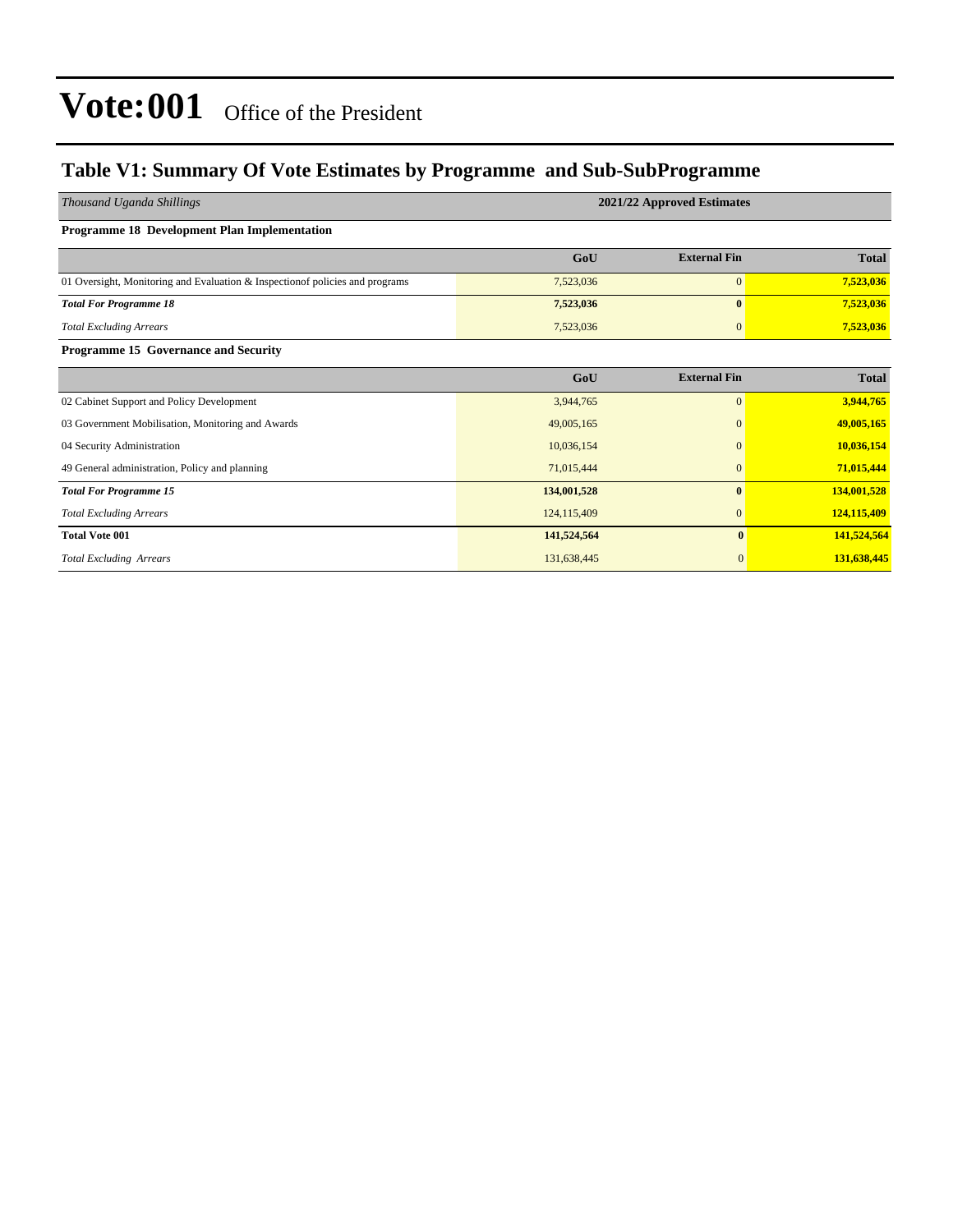#### **Table V2: Summary Of Vote Estimates by Sub-SubProgramme,Department and Project**

| Thousand Uganda Shillings                                                                      |                  | 2020/21 Approved Budget |                  |              |                               | 2021/22 Approved Estimates |              |
|------------------------------------------------------------------------------------------------|------------------|-------------------------|------------------|--------------|-------------------------------|----------------------------|--------------|
| Sub-SubProgramme 01 Oversight, Monitoring and Evaluation & Inspection of policies and programs |                  |                         |                  |              |                               |                            |              |
| Recurrent Budget Estimates                                                                     | Wage             | <b>Non-Wage</b>         | AIA              | <b>Total</b> | <b>Wage</b>                   | <b>Non-Wage</b>            | <b>Total</b> |
| 03 Monitoring & Evaluation                                                                     | 41,195           | 1,691,000               | $\boldsymbol{0}$ | 1,732,195    | 140,507                       | 2,513,377                  | 2,653,884    |
| 04 Monitoring & Inspection                                                                     | 43,751           | 580,000                 | $\boldsymbol{0}$ | 623,751      | 43,751                        | 501,178                    | 544,928      |
| 05 Economic Affairs and Policy Development                                                     | 42,783           | 1,530,000               | $\boldsymbol{0}$ | 1,572,783    | 42,783                        | 1,427,645                  | 1,470,427    |
| 12 Manifesto Implementation Unit                                                               | 53,673           | 3,655,734               | $\boldsymbol{0}$ | 3,709,407    | 53,673                        | 2,800,123                  | 2,853,796    |
| <b>Total Recurrent Budget Estimates for Sub-</b><br>SubProgramme                               | 181,401          | 7,456,734               | 0                | 7,638,135    | 280,713                       | 7,242,323                  | 7,523,036    |
|                                                                                                | GoU              | <b>External Fin</b>     | <b>AIA</b>       | <b>Total</b> | GoU                           | <b>External Fin</b>        | <b>Total</b> |
| Total For Sub-SubProgramme 01                                                                  | 7,638,135        | $\bf{0}$                | $\bf{0}$         | 7,638,135    | 7,523,036                     | $\bf{0}$                   | 7,523,036    |
| <b>Total Excluding Arrears</b>                                                                 | 7,638,135        | $\boldsymbol{0}$        | $\boldsymbol{0}$ | 7,638,135    | 7,523,036                     | $\mathbf{0}$               | 7,523,036    |
| <b>Sub-SubProgramme 02 Cabinet Support and Policy Development</b>                              |                  |                         |                  |              |                               |                            |              |
| Recurrent Budget Estimates                                                                     | Wage             | <b>Non-Wage</b>         | <b>AIA</b>       | <b>Total</b> | <b>Wage</b>                   | <b>Non-Wage</b>            | <b>Total</b> |
| 07 Cabinet Secretariat                                                                         | 334,386          | 3,210,379               | $\boldsymbol{0}$ | 3,544,765    | 334,386                       | 3,610,379                  | 3,944,765    |
| <b>Total Recurrent Budget Estimates for Sub-</b><br>SubProgramme                               | 334,386          | 3,210,379               | 0                | 3,544,765    | 334,386                       | 3,610,379                  | 3,944,765    |
|                                                                                                | GoU              | <b>External Fin</b>     | <b>AIA</b>       | <b>Total</b> | GoU                           | <b>External Fin</b>        | <b>Total</b> |
| Total For Sub-SubProgramme 02                                                                  | 3,544,765        | 0                       | 0                | 3,544,765    | 3,944,765                     | $\bf{0}$                   | 3,944,765    |
| <b>Total Excluding Arrears</b>                                                                 | 3,544,765        | $\boldsymbol{0}$        | $\boldsymbol{0}$ | 3,544,765    | 3,944,765                     | $\mathbf{0}$               | 3,944,765    |
| Sub-SubProgramme 03 Government Mobilisation, Monitoring and Awards                             |                  |                         |                  |              |                               |                            |              |
| Recurrent Budget Estimates                                                                     | <b>Wage</b>      | <b>Non-Wage</b>         | <b>AIA</b>       | <b>Total</b> | <b>Wage</b>                   | <b>Non-Wage</b>            | <b>Total</b> |
| 01 Headquarters (Media Centre and RDCs)                                                        | $\mathbf{0}$     | 44,082,488              | $\boldsymbol{0}$ | 44,082,488   | $\mathbf{0}$                  | 48,666,165                 | 48,666,165   |
| 13 Presidential Awards Committee                                                               | 61,000           | 339,000                 | $\boldsymbol{0}$ | 400,000      | $\boldsymbol{0}$              | 339,000                    | 339,000      |
| <b>Total Recurrent Budget Estimates for Sub-</b><br>SubProgramme                               | 61,000           | 44,421,488              | 0                | 44,482,488   | $\bf{0}$                      | 49,005,165                 | 49,005,165   |
|                                                                                                | GoU              | <b>External Fin</b>     | <b>AIA</b>       | <b>Total</b> | GoU                           | <b>External Fin</b>        | <b>Total</b> |
| <b>Total For Sub-SubProgramme 03</b>                                                           | 44,482,488       | $\bf{0}$                | 0                | 44,482,488   | 49,005,165                    | $\bf{0}$                   | 49,005,165   |
| <b>Total Excluding Arrears</b>                                                                 | 38,061,000       | $\mathbf{0}$            | $\boldsymbol{0}$ | 38,061,000   | 44,215,165                    | $\mathbf{0}$               | 44,215,165   |
| <b>Sub-SubProgramme 04 Security Administration</b>                                             |                  |                         |                  |              |                               |                            |              |
| <b>Recurrent Budget Estimates</b>                                                              | Wage             | <b>Non-Wage</b>         | AIA              | <b>Total</b> | <b>Wage</b>                   | <b>Non-Wage</b>            | <b>Total</b> |
| 01 Headquarters (Security Sector Coordination)                                                 | $\boldsymbol{0}$ | 12,349,505              | $\boldsymbol{0}$ | 12,349,505   | $\boldsymbol{0}$              | 10,036,154                 | 10,036,154   |
| <b>Total Recurrent Budget Estimates for Sub-</b><br>SubProgramme                               | $\bf{0}$         | 12,349,505              | $\bf{0}$         | 12,349,505   | $\boldsymbol{0}$              | 10,036,154                 | 10,036,154   |
|                                                                                                | GoU              | <b>External Fin</b>     | <b>AIA</b>       | <b>Total</b> | GoU                           | <b>External Fin</b>        | <b>Total</b> |
| <b>Total For Sub-SubProgramme 04</b>                                                           | 12,349,505       | $\bf{0}$                | 0                | 12,349,505   | 10,036,154                    | $\bf{0}$                   | 10,036,154   |
| <b>Total Excluding Arrears</b>                                                                 | 4,940,034        | $\boldsymbol{0}$        | $\boldsymbol{0}$ | 4,940,034    | 4,940,034                     | $\mathbf{0}$               | 4,940,034    |
| Sub-SubProgramme 49 General administration, Policy and planning                                |                  |                         |                  |              |                               |                            |              |
| Recurrent Budget Estimates                                                                     | Wage             | Non-Wage                | <b>AIA</b>       | <b>Total</b> | <b>Wage</b>                   | Non-Wage                   | <b>Total</b> |
| 01 Headquarters                                                                                | 17,135,949       | 23,614,350              | 0                | 40,750,299   | 16,698,789                    | 38,642,102                 | 55,340,890   |
| 10 Statutory                                                                                   | 170,200          | $\boldsymbol{0}$        | $\boldsymbol{0}$ | 170,200      | 178,360                       | $\boldsymbol{0}$           | 178,360      |
| <b>Total Recurrent Budget Estimates for Sub-</b><br>SubProgramme                               | 17,306,149       | 23,614,350              | 0                | 40,920,499   | 16,877,149                    | 38,642,102                 | 55,519,250   |
| Development Budget Estimates                                                                   | GoU Dev't        | <b>External Fin</b>     | <b>AIA</b>       | <b>Total</b> | <b>GoU Dev't External Fin</b> |                            | <b>Total</b> |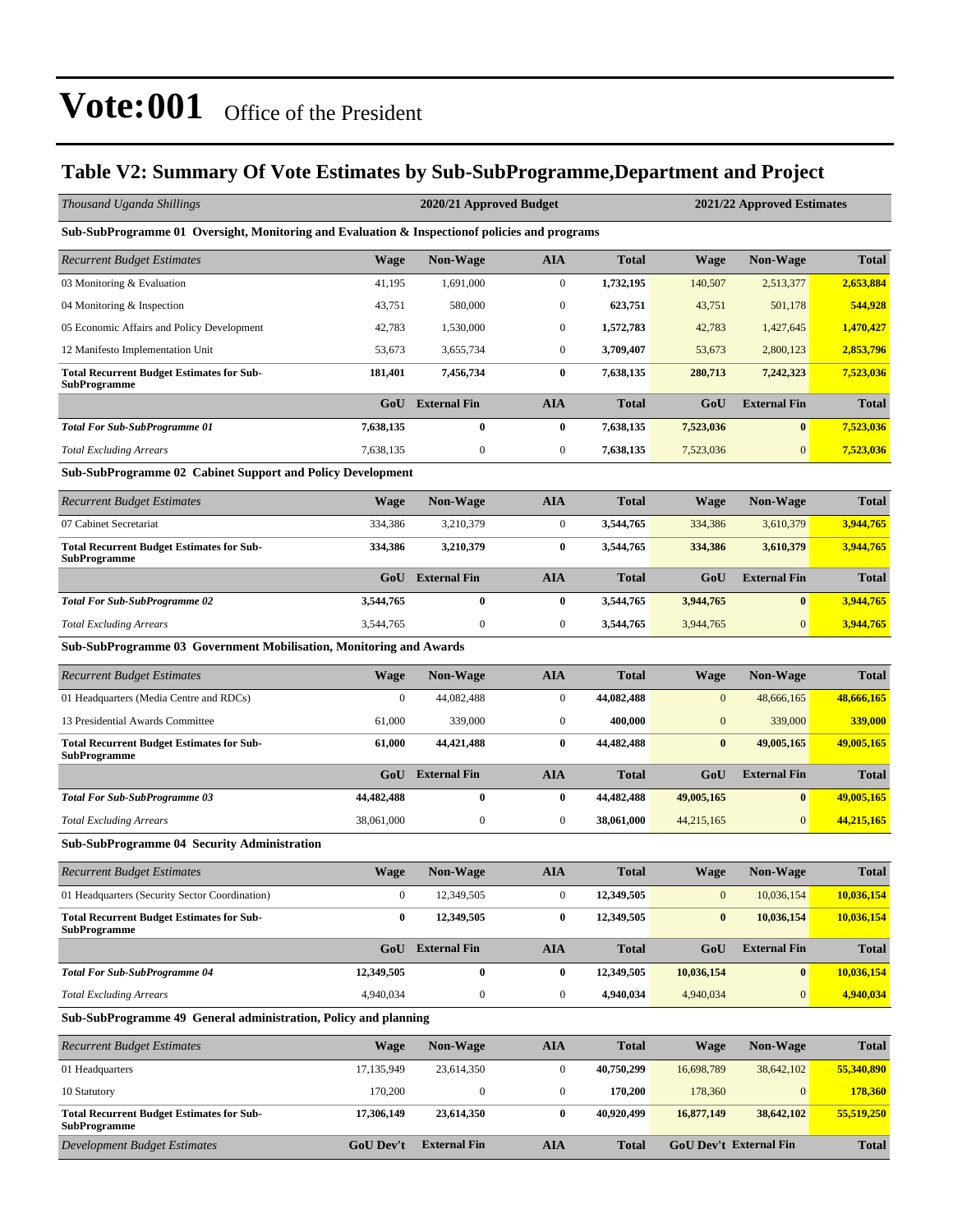| 1589 Retooling of Office of the President                                 | 14,804,383  | $\overline{0}$      | $\mathbf{0}$ | 14,804,383   | 15,496,194  | $\overline{0}$      | 15,496,194   |
|---------------------------------------------------------------------------|-------------|---------------------|--------------|--------------|-------------|---------------------|--------------|
| <b>Total Development Budget Estimates for Sub-</b><br><b>SubProgramme</b> | 14,804,383  | $\bf{0}$            | 0            | 14,804,383   | 15,496,194  | $\mathbf{0}$        | 15,496,194   |
|                                                                           | GoU         | <b>External Fin</b> | AIA          | <b>Total</b> | GoU         | <b>External Fin</b> | <b>Total</b> |
| <b>Total For Sub-SubProgramme 49</b>                                      | 55,724,881  | $\bf{0}$            | 0            | 55,724,881   | 71,015,444  | $\mathbf{0}$        | 71,015,444   |
| <b>Total Excluding Arrears</b>                                            | 55.469.342  | $\overline{0}$      | $\mathbf{0}$ | 55,469,342   | 71.015.444  | $\overline{0}$      | 71,015,444   |
| <b>Total Vote 001</b>                                                     | 123,739,774 | $\mathbf{0}$        | 0            | 123,739,774  | 141,524,564 | $\mathbf{0}$        | 141,524,564  |
| <b>Total Excluding Arrears</b>                                            | 109.653.277 | $\mathbf{0}$        |              | 109.653.277  | 131,638,445 | $\overline{0}$      | 131,638,445  |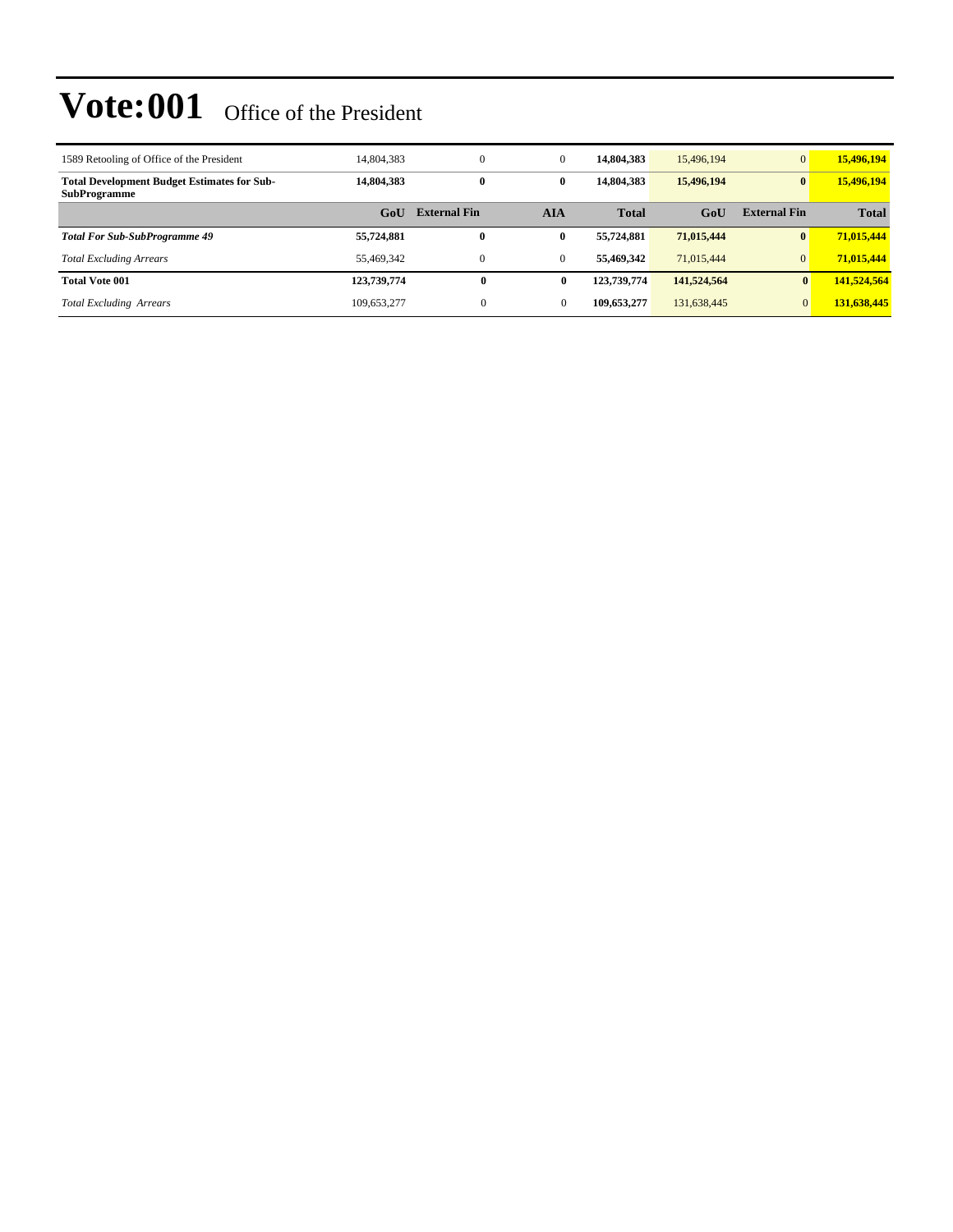#### **Table V3: Summary Vote Estimates by Item**

| Thousand Uganda Shillings                                   |            | 2020/21 Approved Budget |            |              | 2021/22 Approved Estimates |                     |              |
|-------------------------------------------------------------|------------|-------------------------|------------|--------------|----------------------------|---------------------|--------------|
|                                                             | GoU        | <b>External Fin</b>     | <b>AIA</b> | <b>Total</b> | GoU                        | <b>External Fin</b> | <b>Total</b> |
| <b>Employees, Goods and Services (Outputs Provided)</b>     | 57,336,083 | $\bf{0}$                | $\bf{0}$   | 57,336,083   | 72,266,086                 | $\bf{0}$            | 72,266,086   |
| 211101 General Staff Salaries                               | 16,572,736 | $\bf{0}$                | $\bf{0}$   | 16,572,736   | 16,173,889                 | $\bf{0}$            | 16,173,889   |
| 211102 Contract Staff Salaries                              | 1,140,000  | 0                       | $\bf{0}$   | 1,140,000    | 1,140,000                  | $\bf{0}$            | 1,140,000    |
| 211103 Allowances (Inc. Casuals, Temporary)                 | 3,011,120  | $\bf{0}$                | $\bf{0}$   | 3,011,120    | 3,015,077                  | $\bf{0}$            | 3,015,077    |
| 211104 Statutory salaries                                   | 170,200    | 0                       | $\bf{0}$   | 170,200      | 178,360                    | $\bf{0}$            | 178,360      |
| 212102 Pension for General Civil Service                    | 5,195,530  | $\bf{0}$                | $\bf{0}$   | 5,195,530    | 5,197,273                  | $\bf{0}$            | 5,197,273    |
| 213001 Medical expenses (To employees)                      | 213,500    | $\bf{0}$                | $\bf{0}$   | 213,500      | 156,000                    | $\bf{0}$            | 156,000      |
| 213002 Incapacity, death benefits and funeral expenses      | 150,000    | 0                       | $\bf{0}$   | 150,000      | 115,000                    | $\bf{0}$            | 115,000      |
| 213004 Gratuity Expenses                                    | 4,634,628  | $\bf{0}$                | $\bf{0}$   | 4,634,628    | 5,524,518                  | $\bf{0}$            | 5,524,518    |
| 221001 Advertising and Public Relations                     | 490,000    | $\bf{0}$                | $\bf{0}$   | 490,000      | 605,000                    | $\bf{0}$            | 605,000      |
| 221002 Workshops and Seminars                               | 3,202,088  | $\bf{0}$                | $\bf{0}$   | 3,202,088    | 1,601,700                  | $\bf{0}$            | 1,601,700    |
| 221003 Staff Training                                       | 2,330,299  | $\bf{0}$                | $\bf{0}$   | 2,330,299    | 1,754,016                  | $\bf{0}$            | 1,754,016    |
| 221005 Hire of Venue (chairs, projector, etc)               | 0          | 0                       | $\bf{0}$   | $\bf{0}$     | 200,957                    | $\bf{0}$            | 200,957      |
| 221007 Books, Periodicals & Newspapers                      | 71,063     | 0                       | $\bf{0}$   | 71,063       | 29,260                     | $\bf{0}$            | 29,260       |
| 221008 Computer supplies and Information Technology<br>(TT) | 272,230    | $\bf{0}$                | $\bf{0}$   | 272,230      | 162,178                    | $\bf{0}$            | 162,178      |
| 221009 Welfare and Entertainment                            | 1,632,155  | $\bf{0}$                | $\bf{0}$   | 1,632,155    | 1,312,000                  | $\bf{0}$            | 1,312,000    |
| 221010 Special Meals and Drinks                             | 120,624    | 0                       | $\bf{0}$   | 120,624      | 180,624                    | $\bf{0}$            | 180,624      |
| 221011 Printing, Stationery, Photocopying and Binding       | 1,356,000  | $\bf{0}$                | $\bf{0}$   | 1,356,000    | 927,128                    | $\bf{0}$            | 927,128      |
| 221012 Small Office Equipment                               | 113,000    | $\bf{0}$                | $\bf{0}$   | 113,000      | 41,000                     | $\bf{0}$            | 41,000       |
| 221016 IFMS Recurrent costs                                 | 54,000     | $\bf{0}$                | $\bf{0}$   | 54,000       | 144,000                    | $\bf{0}$            | 144,000      |
| 221017 Subscriptions                                        | 43,000     | 0                       | $\bf{0}$   | 43,000       | 33,000                     | $\bf{0}$            | 33,000       |
| 221020 IPPS Recurrent Costs                                 | 30,239     | 0                       | $\bf{0}$   | 30,239       | 30,239                     | $\bf{0}$            | 30,239       |
| 222001 Telecommunications                                   | 546,932    | $\bf{0}$                | $\bf{0}$   | 546,932      | 437,938                    | $\bf{0}$            | 437,938      |
| 222003 Information and communications technology<br>(ICT)   | 127,000    | $\bf{0}$                | $\bf{0}$   | 127,000      | 117,000                    | $\bf{0}$            | 117,000      |
| 223001 Property Expenses                                    | 5,000      | $\bf{0}$                | $\bf{0}$   | 5,000        | 5,000                      | $\bf{0}$            | 5,000        |
| 223003 Rent – (Produced Assets) to private entities         | 550,000    | 0                       | $\bf{0}$   | 550,000      | 550,000                    | $\bf{0}$            | 550,000      |
| 223004 Guard and Security services                          | 257,800    | 0                       | $\bf{0}$   | 257,800      | 97,800                     | $\bf{0}$            | 97,800       |
| 223005 Electricity                                          | 317,923    | $\bf{0}$                | $\bf{0}$   | 317,923      | 217,350                    | $\bf{0}$            | 217,350      |
| 223006 Water                                                | 198,107    | $\bf{0}$                | $\bf{0}$   | 198,107      | 157,630                    | $\bf{0}$            | 157,630      |
| 224003 Classified Expenditure                               | 4,940,034  | $\bf{0}$                | $\bf{0}$   | 4,940,034    | 24,294,869                 | $\bf{0}$            | 24,294,869   |
| 224004 Cleaning and Sanitation                              | 166,779    | $\bf{0}$                | $\bf{0}$   | 166,779      | 126,779                    | $\bf{0}$            | 126,779      |
| 224005 Uniforms, Beddings and Protective Gear               | 42,696     | $\bf{0}$                | $\bf{0}$   | 42,696       | 70,200                     | $\bf{0}$            | 70,200       |
| 225001 Consultancy Services- Short term                     | 999,073    | $\bf{0}$                | $\bf{0}$   | 999,073      | 200,000                    | $\bf{0}$            | 200,000      |
| 227001 Travel inland                                        | 2,632,239  | $\bf{0}$                | $\bf{0}$   | 2,632,239    | 3,108,689                  | $\bf{0}$            | 3,108,689    |
| 227002 Travel abroad                                        | 1,138,539  | $\bf{0}$                | $\bf{0}$   | 1,138,539    | 323,445                    | $\bf{0}$            | 323,445      |
| 227004 Fuel, Lubricants and Oils                            | 2,689,197  | $\bf{0}$                | $\bf{0}$   | 2,689,197    | 2,135,100                  | $\bf{0}$            | 2,135,100    |
| 228001 Maintenance - Civil                                  | 100,000    | $\bf{0}$                | $\bf{0}$   | 100,000      | 100,000                    | $\bf{0}$            | 100,000      |
| 228002 Maintenance - Vehicles                               | 1,611,833  | $\bf{0}$                | $\bf{0}$   | 1,611,833    | 1,608,067                  | $\bf{0}$            | 1,608,067    |
| 228003 Maintenance – Machinery, Equipment &<br>Furniture    | 10,000     | $\bf{0}$                | $\bf{0}$   | 10,000       | 110,000                    | $\bf{0}$            | 110,000      |
| 228004 Maintenance - Other                                  | 200,519    | $\bf{0}$                | $\bf{0}$   | 200,519      | 25,000                     | $\pmb{0}$           | 25,000       |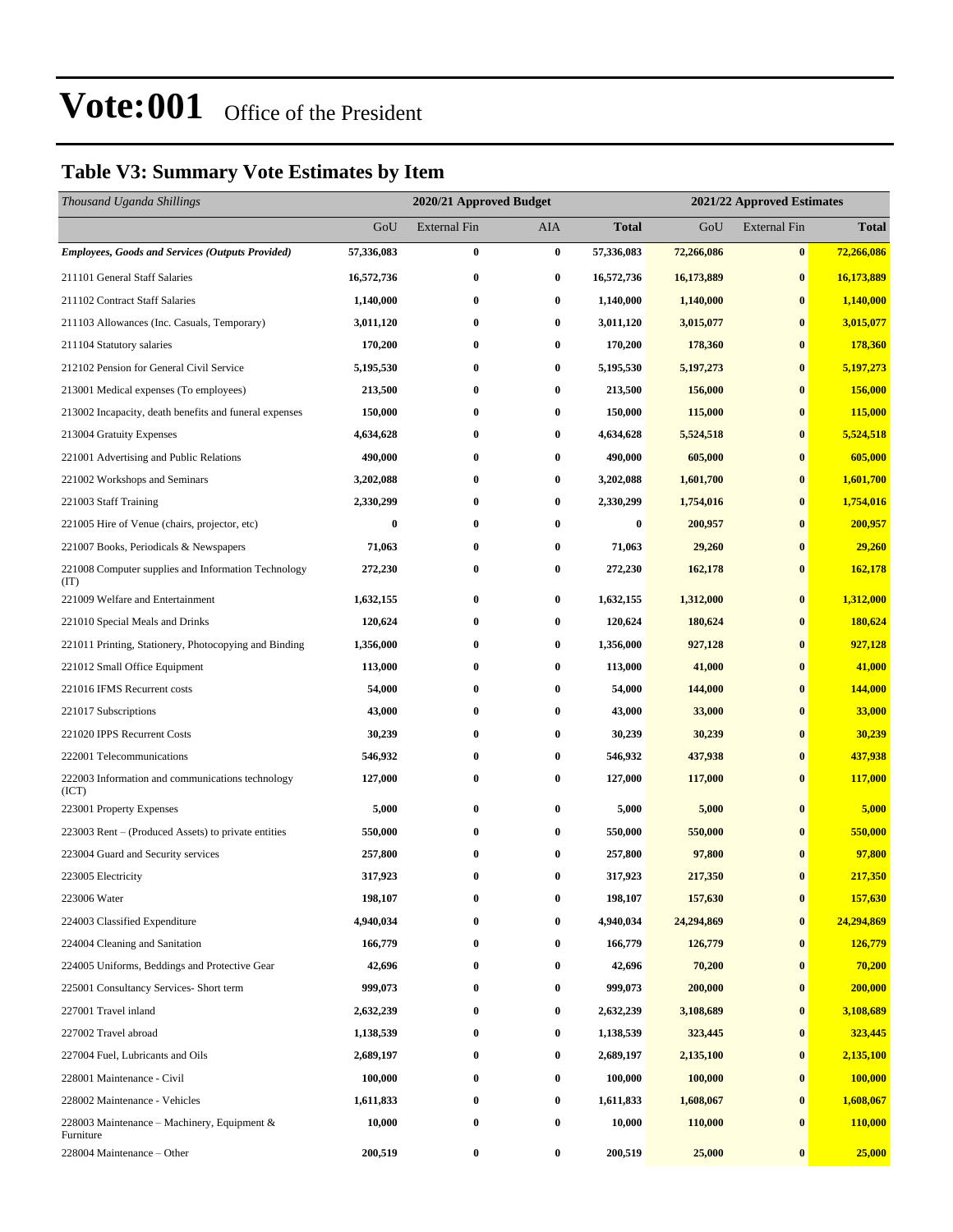| 282102 Fines and Penalties/ Court wards                | $\bf{0}$    | $\bf{0}$     | $\bf{0}$       | $\bf{0}$    | 60,000       | $\bf{0}$        | 60,000                  |
|--------------------------------------------------------|-------------|--------------|----------------|-------------|--------------|-----------------|-------------------------|
| <b>Grants, Transfers and Subsides (Outputs Funded)</b> | 37,661,000  | $\bf{0}$     | $\bf{0}$       | 37,661,000  | 43,876,165   | $\bf{0}$        | 43,876,165              |
| 263104 Transfers to other govt. Units (Current)        | 21,813,267  | $\bf{0}$     | $\bf{0}$       | 21,813,267  | 32,828,532   | $\mathbf{0}$    | 32,828,532              |
| 263106 Other Current grants (Current)                  | 9,247,633   | $\bf{0}$     | $\bf{0}$       | 9,247,633   | 9,247,633    | $\mathbf{0}$    | 9,247,633               |
| 263204 Transfers to other govt. Units (Capital)        | 5,000,000   | $\bf{0}$     | $\bf{0}$       | 5,000,000   | $\bf{0}$     | $\mathbf{0}$    | $\mathbf{0}$            |
| 263340 Other grants                                    | 1,600,100   | $\bf{0}$     | $\bf{0}$       | 1,600,100   | 1,800,000    | $\bf{0}$        | 1,800,000               |
| <b>Investment</b> (Capital Purchases)                  | 14,656,194  | $\bf{0}$     | $\bf{0}$       | 14,656,194  | 15,496,194   | $\bf{0}$        | 15,496,194              |
| 312101 Non-Residential Buildings                       | 1,400,000   | $\bf{0}$     | $\bf{0}$       | 1,400,000   | 1,600,000    | $\bf{0}$        | 1,600,000               |
| 312201 Transport Equipment                             | 12,116,194  | $\bf{0}$     | $\bf{0}$       | 12,116,194  | 12, 117, 315 | $\bf{0}$        | 12,117,315              |
| 312202 Machinery and Equipment                         | 330,000     | $\bf{0}$     | $\bf{0}$       | 330,000     | 100,006      | $\bf{0}$        | 100,006                 |
| 312203 Furniture & Fixtures                            | 460,000     | $\bf{0}$     | $\bf{0}$       | 460,000     | 978,873      | $\bf{0}$        | 978,873                 |
| 312211 Office Equipment                                | 350,000     | $\bf{0}$     | $\bf{0}$       | 350,000     | $\bf{0}$     | $\bf{0}$        | $\overline{\mathbf{0}}$ |
| 312213 ICT Equipment                                   | $\bf{0}$    | $\bf{0}$     | $\bf{0}$       | $\bf{0}$    | 700,000      | $\bf{0}$        | 700,000                 |
| <b>Arrears</b>                                         | 14,086,497  | $\bf{0}$     | $\bf{0}$       | 14,086,497  | 9,886,119    | $\bf{0}$        | 9,886,119               |
| 321605 Domestic arrears (Budgeting)                    | 13,979,147  | $\bf{0}$     | $\bf{0}$       | 13,979,147  | 9,886,119    | $\bf{0}$        | 9,886,119               |
| 321607 Utility arrears (Budgeting)                     | 107,350     | $\bf{0}$     | $\bf{0}$       | 107,350     | $\bf{0}$     | $\mathbf{0}$    | $\bf{0}$                |
| <b>Grand Total Vote 001</b>                            | 123,739,774 | $\bf{0}$     | $\bf{0}$       | 123,739,774 | 141,524,564  | $\bf{0}$        | 141,524,564             |
| <b>Total Excluding Arrears</b>                         | 109,653,277 | $\mathbf{0}$ | $\overline{0}$ | 109,653,277 | 131,638,445  | $\vert 0 \vert$ | 131,638,445             |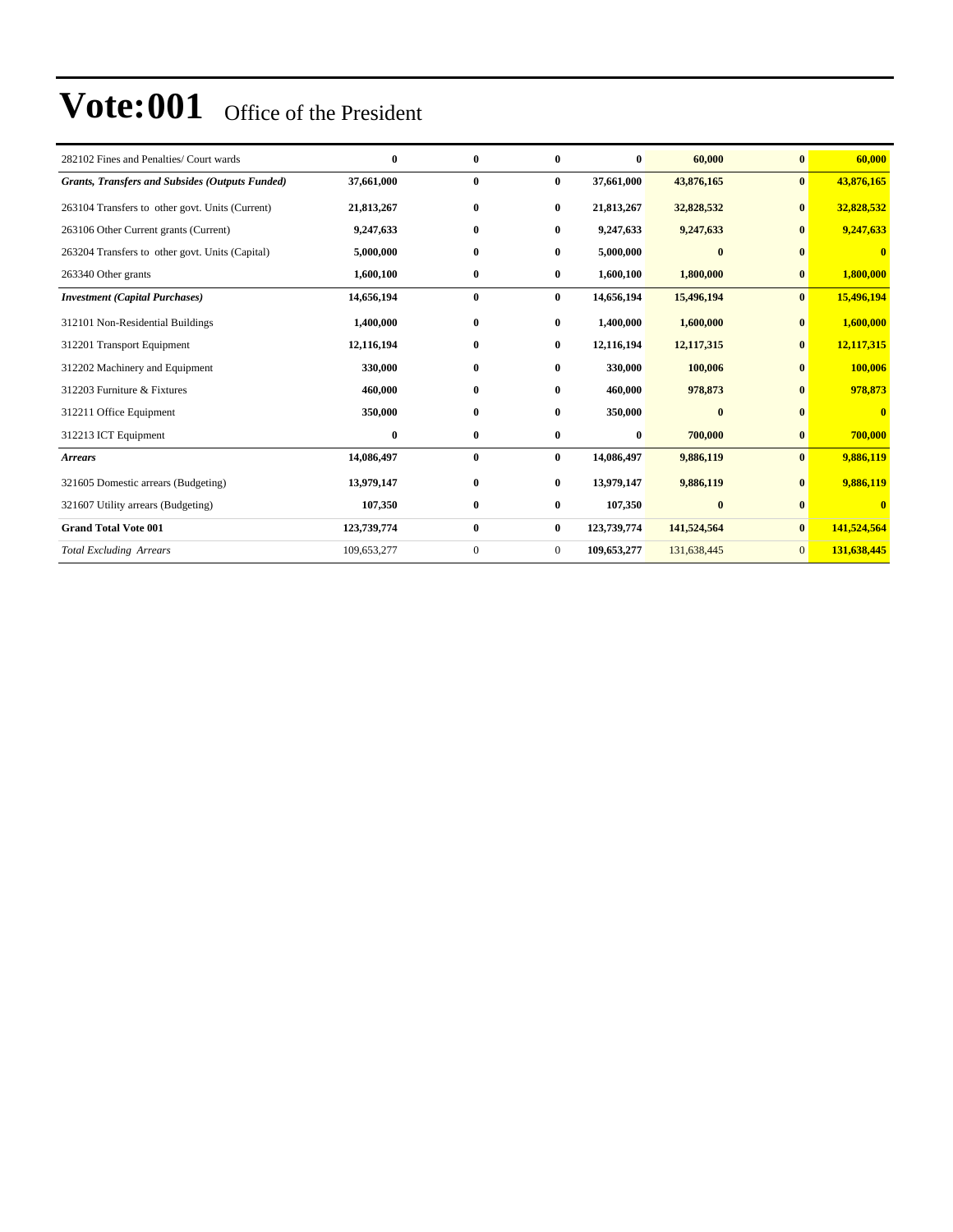#### **Table V4: Detailed Estimates by Sub-SubProgramme, Department,Project and Budget Output and Item**

#### *Sub-SubProgrammme 01 Oversight, Monitoring and Evaluation & Inspectionof policies and programs*

#### *Recurrent Budget Estimates*

#### **Department 03 Monitoring & Evaluation**

| Thousand Uganda Shillings                                                                       |                  | 2020/21 Approved Budget |                  |                  |              | 2021/22 Approved Estimates |                         |  |
|-------------------------------------------------------------------------------------------------|------------------|-------------------------|------------------|------------------|--------------|----------------------------|-------------------------|--|
| <b>Outputs Provided</b>                                                                         | Wage             | Non Wage                | <b>AIA</b>       | <b>Total</b>     | Wage         | Non Wage                   | <b>Total</b>            |  |
| Budget Output 160101 Monitoring the performance of government policies, programmes and projects |                  |                         |                  |                  |              |                            |                         |  |
| 211101 General Staff Salaries                                                                   | 41,195           | $\overline{0}$          | $\overline{0}$   | 41,195           | 140,507      | $\overline{0}$             | 140,507                 |  |
| 211103 Allowances (Inc. Casuals, Temporary)                                                     | $\mathbf{0}$     | $\theta$                | $\overline{0}$   | $\boldsymbol{0}$ | $\mathbf{0}$ | 260,000                    | 260,000                 |  |
| 213001 Medical expenses (To employees)                                                          | $\mathbf{0}$     | 10.000                  | $\overline{0}$   | 10.000           | $\mathbf{0}$ | 20,000                     | 20,000                  |  |
| 213002 Incapacity, death benefits and funeral expenses                                          | $\mathbf{0}$     | 20,000                  | $\boldsymbol{0}$ | 20,000           | $\mathbf{0}$ | 20,000                     | 20,000                  |  |
| 221001 Advertising and Public Relations                                                         | $\mathbf{0}$     | $\overline{0}$          | $\boldsymbol{0}$ | $\bf{0}$         | $\mathbf{0}$ | 200,000                    | 200,000                 |  |
| 221002 Workshops and Seminars                                                                   | $\mathbf{0}$     | 300,000                 | $\overline{0}$   | 300,000          | $\mathbf{0}$ | $\mathbf{0}$               | $\mathbf{0}$            |  |
| 221003 Staff Training                                                                           | $\mathbf{0}$     | 275,000                 | $\mathbf{0}$     | 275,000          | $\mathbf{0}$ | 434,320                    | 434,320                 |  |
| 221005 Hire of Venue (chairs, projector, etc)                                                   | $\mathbf{0}$     | $\overline{0}$          | $\overline{0}$   | $\bf{0}$         | $\mathbf{0}$ | 200,957                    | 200,957                 |  |
| 221008 Computer supplies and Information Technology (IT)                                        | $\boldsymbol{0}$ | 22,700                  | $\overline{0}$   | 22,700           | $\mathbf{0}$ | 22,700                     | 22,700                  |  |
| 221011 Printing, Stationery, Photocopying and Binding                                           | $\boldsymbol{0}$ | 146,000                 | $\mathbf{0}$     | 146,000          | $\mathbf{0}$ | 296,000                    | 296,000                 |  |
| 221017 Subscriptions                                                                            | $\mathbf{0}$     | 20,000                  | $\overline{0}$   | 20,000           | $\mathbf{0}$ | 20,000                     | 20,000                  |  |
| 222001 Telecommunications                                                                       | $\mathbf{0}$     | 16,000                  | $\overline{0}$   | 16,000           | $\mathbf{0}$ | 16,000                     | 16,000                  |  |
| 223005 Electricity                                                                              | $\mathbf{0}$     | 16,000                  | $\mathbf{0}$     | 16,000           | $\mathbf{0}$ | 16,000                     | 16,000                  |  |
| 223006 Water                                                                                    | $\mathbf{0}$     | 8,000                   | $\boldsymbol{0}$ | 8,000            | $\mathbf{0}$ | 8,000                      | 8,000                   |  |
| 227001 Travel inland                                                                            | $\mathbf{0}$     | 392,400                 | $\overline{0}$   | 392,400          | $\mathbf{0}$ | 599,400                    | 599,400                 |  |
| 227002 Travel abroad                                                                            | $\mathbf{0}$     | 93,900                  | $\mathbf{0}$     | 93,900           | $\mathbf{0}$ | $\mathbf{0}$               | $\bf{0}$                |  |
| 227004 Fuel. Lubricants and Oils                                                                | $\mathbf{0}$     | 271,000                 | $\boldsymbol{0}$ | 271,000          | $\mathbf{0}$ | $\mathbf{0}$               | $\overline{\mathbf{0}}$ |  |
| 228002 Maintenance - Vehicles                                                                   | $\mathbf{0}$     | 100,000                 | $\overline{0}$   | 100,000          | $\mathbf{0}$ | 300,000                    | 300,000                 |  |
| 228003 Maintenance - Machinery, Equipment & Furniture                                           | $\boldsymbol{0}$ | $\boldsymbol{0}$        | $\boldsymbol{0}$ | $\bf{0}$         | $\mathbf{0}$ | 100,000                    | 100,000                 |  |
| <b>Total Cost of Budget Output 01</b>                                                           | 41,195           | 1,691,000               | 0                | 1,732,195        | 140,507      | 2,513,377                  | 2,653,884               |  |
| <b>Total Cost Of Outputs Provided</b>                                                           | 41,195           | 1,691,000               | 0                | 1,732,195        | 140,507      | 2,513,377                  | 2,653,884               |  |
| <b>Total Cost for Department 03</b>                                                             | 41,195           | 1,691,000               | $\bf{0}$         | 1,732,195        | 140,507      | 2,513,377                  | 2,653,884               |  |
| <b>Total Excluding Arrears</b>                                                                  | 41,195           | 1,691,000               | $\boldsymbol{0}$ | 1,732,195        | 140,507      | 2,513,377                  | 2,653,884               |  |
| Department 04 Monitoring & Inspection                                                           |                  |                         |                  |                  |              |                            |                         |  |

| Thousand Uganda Shillings                                                                       |              | 2020/21 Approved Budget |                | 2021/22 Approved Estimates |              |              |              |
|-------------------------------------------------------------------------------------------------|--------------|-------------------------|----------------|----------------------------|--------------|--------------|--------------|
| <b>Outputs Provided</b>                                                                         | Wage         | Non Wage                | <b>AIA</b>     | <b>Total</b>               | Wage         | Non Wage     | <b>Total</b> |
| Budget Output 160101 Monitoring the performance of government policies, programmes and projects |              |                         |                |                            |              |              |              |
| 211101 General Staff Salaries                                                                   | 43,751       | $\mathbf{0}$            | $\mathbf{0}$   | 43.751                     | 43,751       | $\mathbf{0}$ | 43,751       |
| 213001 Medical expenses (To employees)                                                          | $\mathbf{0}$ | 19,000                  | $\mathbf{0}$   | 19,000                     | $\mathbf{0}$ | $\mathbf{0}$ | $\mathbf{0}$ |
| 213002 Incapacity, death benefits and funeral expenses                                          | $\Omega$     | 20,000                  | $\mathbf{0}$   | 20,000                     | $\mathbf{0}$ | 15,000       | 15,000       |
| 221002 Workshops and Seminars                                                                   | $\mathbf{0}$ | 90,000                  | $\mathbf{0}$   | 90,000                     | $\mathbf{0}$ | 40,000       | 40,000       |
| 221007 Books, Periodicals & Newspapers                                                          | $\mathbf{0}$ | 2,000                   | $\mathbf{0}$   | 2,000                      | $\mathbf{0}$ | 2,000        | 2,000        |
| 221008 Computer supplies and Information Technology (IT)                                        | $\mathbf{0}$ | 6,000                   | $\mathbf{0}$   | 6,000                      | $\mathbf{0}$ | 6,000        | 6,000        |
| 221009 Welfare and Entertainment                                                                | $\mathbf{0}$ | 8,000                   | $\overline{0}$ | 8,000                      | $\mathbf{0}$ | 40,000       | 40,000       |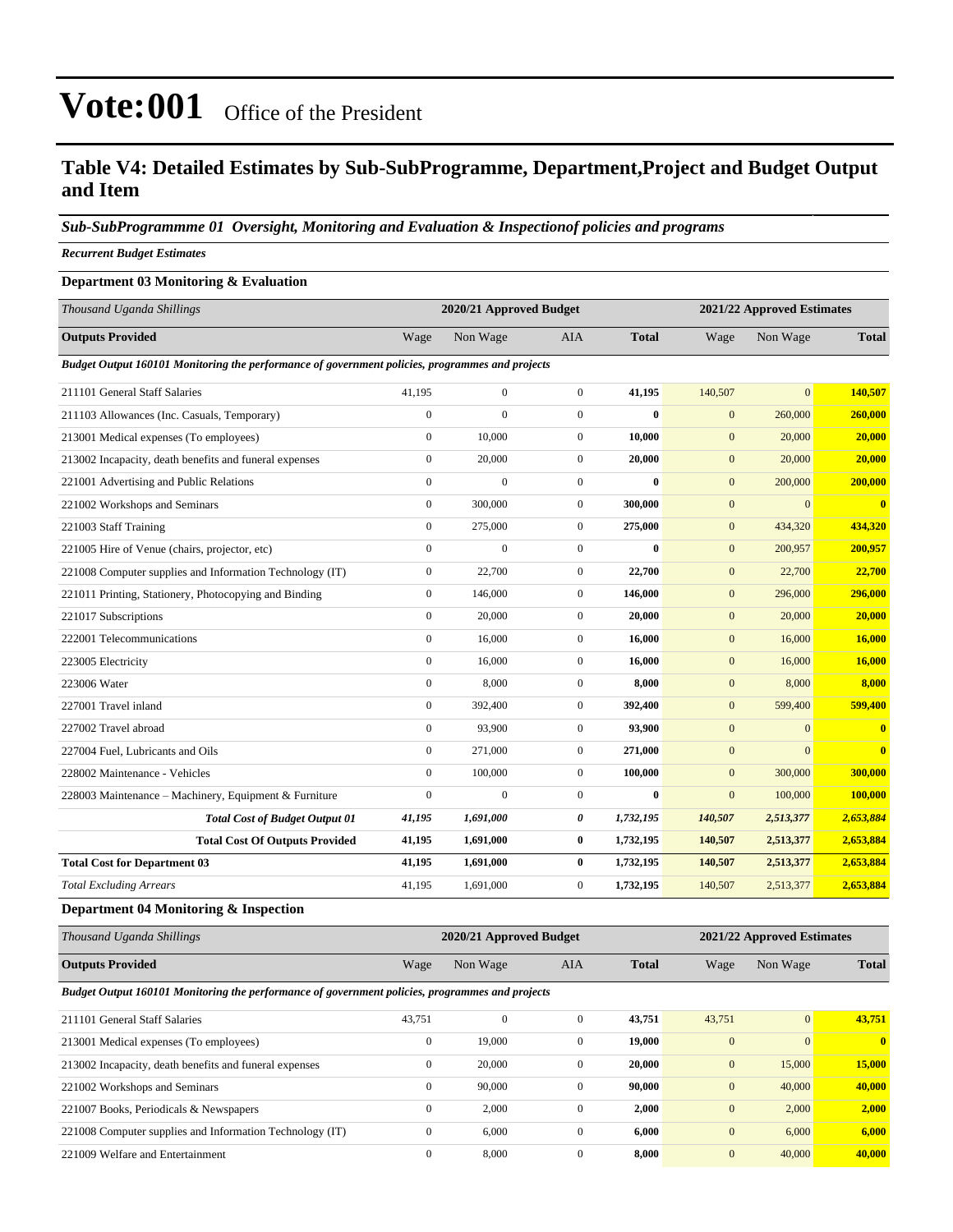| 221011 Printing, Stationery, Photocopying and Binding | $\mathbf{0}$     | 23,000  | $\mathbf{0}$   | 23,000  | $\mathbf{0}$ | 23,000   | 23,000       |
|-------------------------------------------------------|------------------|---------|----------------|---------|--------------|----------|--------------|
| 222001 Telecommunications                             | $\boldsymbol{0}$ | 8,000   | $\mathbf{0}$   | 8,000   | $\mathbf{0}$ | $\Omega$ | $\mathbf{0}$ |
| 223005 Electricity                                    | $\mathbf{0}$     | 12,000  | $\overline{0}$ | 12,000  | $\mathbf{0}$ | 12,000   | 12,000       |
| 223006 Water                                          | $\mathbf{0}$     | 8,000   | $\mathbf{0}$   | 8,000   | $\mathbf{0}$ | 8,000    | 8,000        |
| 227001 Travel inland                                  | $\mathbf{0}$     | 293,000 | $\mathbf{0}$   | 293,000 | $\mathbf{0}$ | 229,178  | 229,178      |
| 227002 Travel abroad                                  | $\mathbf{0}$     | 46,000  | $\mathbf{0}$   | 46,000  | $\mathbf{0}$ | 46,000   | 46,000       |
| 228002 Maintenance - Vehicles                         | $\mathbf{0}$     | 45,000  | $\mathbf{0}$   | 45,000  | $\mathbf{0}$ | 80,000   | 80,000       |
| <b>Total Cost of Budget Output 01</b>                 | 43,751           | 580,000 | 0              | 623,751 | 43,751       | 501,178  | 544,928      |
| <b>Total Cost Of Outputs Provided</b>                 | 43,751           | 580,000 | $\bf{0}$       | 623,751 | 43,751       | 501,178  | 544,928      |
| <b>Total Cost for Department 04</b>                   | 43,751           | 580,000 | $\bf{0}$       | 623,751 | 43,751       | 501,178  | 544,928      |
| <b>Total Excluding Arrears</b>                        | 43,751           | 580,000 | $\mathbf{0}$   | 623,751 | 43,751       | 501,178  | 544,928      |

#### **Department 05 Economic Affairs and Policy Development**

| Thousand Uganda Shillings                                     |                  | 2020/21 Approved Budget |                |              |                  | 2021/22 Approved Estimates |              |
|---------------------------------------------------------------|------------------|-------------------------|----------------|--------------|------------------|----------------------------|--------------|
| <b>Outputs Provided</b>                                       | Wage             | Non Wage                | <b>AIA</b>     | <b>Total</b> | Wage             | Non Wage                   | <b>Total</b> |
| Budget Output 160105 Economic policy development strengthened |                  |                         |                |              |                  |                            |              |
| 211101 General Staff Salaries                                 | 42,783           | $\boldsymbol{0}$        | $\mathbf{0}$   | 42,783       | 42,783           | $\mathbf{0}$               | 42,783       |
| 211103 Allowances (Inc. Casuals, Temporary)                   | $\boldsymbol{0}$ | 90,720                  | $\mathbf{0}$   | 90,720       | $\mathbf{0}$     | 90,720                     | 90,720       |
| 213001 Medical expenses (To employees)                        | $\mathbf{0}$     | 20,000                  | $\overline{0}$ | 20,000       | $\mathbf{0}$     | 20,000                     | 20,000       |
| 221002 Workshops and Seminars                                 | $\boldsymbol{0}$ | 6,000                   | $\mathbf{0}$   | 6,000        | $\mathbf{0}$     | 6,000                      | 6,000        |
| 221003 Staff Training                                         | $\mathbf{0}$     | 360,000                 | $\overline{0}$ | 360,000      | $\mathbf{0}$     | 460,000                    | 460,000      |
| 221007 Books, Periodicals & Newspapers                        | $\boldsymbol{0}$ | 2,400                   | $\mathbf{0}$   | 2,400        | $\mathbf{0}$     | 2,400                      | 2,400        |
| 221008 Computer supplies and Information Technology (IT)      | $\boldsymbol{0}$ | 41,800                  | $\overline{0}$ | 41,800       | $\mathbf{0}$     | 42,000                     | 42,000       |
| 221011 Printing, Stationery, Photocopying and Binding         | $\boldsymbol{0}$ | 32,000                  | $\mathbf{0}$   | 32,000       | $\mathbf{0}$     | 32,000                     | 32,000       |
| 221012 Small Office Equipment                                 | $\mathbf{0}$     | 6,000                   | $\overline{0}$ | 6,000        | $\mathbf{0}$     | 6,000                      | 6,000        |
| 221017 Subscriptions                                          | $\mathbf{0}$     | 3,000                   | $\overline{0}$ | 3,000        | $\mathbf{0}$     | 3,000                      | 3,000        |
| 222001 Telecommunications                                     | $\mathbf{0}$     | 8,080                   | $\overline{0}$ | 8,080        | $\boldsymbol{0}$ | 8,080                      | 8,080        |
| 225001 Consultancy Services- Short term                       | $\boldsymbol{0}$ | 600,000                 | $\overline{0}$ | 600,000      | $\mathbf{0}$     | 200,000                    | 200,000      |
| 227001 Travel inland                                          | $\mathbf{0}$     | 240,000                 | $\overline{0}$ | 240,000      | $\mathbf{0}$     | 400,000                    | 400,000      |
| 227002 Travel abroad                                          | $\mathbf{0}$     | $\mathbf{0}$            | $\overline{0}$ | $\mathbf{0}$ | $\mathbf{0}$     | 37,445                     | 37,445       |
| 227004 Fuel, Lubricants and Oils                              | $\mathbf{0}$     | 40,000                  | $\overline{0}$ | 40,000       | $\mathbf{0}$     | 40,000                     | 40,000       |
| 228002 Maintenance - Vehicles                                 | $\mathbf{0}$     | 80,000                  | $\mathbf{0}$   | 80,000       | $\boldsymbol{0}$ | 80,000                     | 80,000       |
| <b>Total Cost of Budget Output 05</b>                         | 42,783           | 1,530,000               | 0              | 1,572,783    | 42,783           | 1,427,645                  | 1,470,427    |
| <b>Total Cost Of Outputs Provided</b>                         | 42,783           | 1,530,000               | $\bf{0}$       | 1,572,783    | 42,783           | 1,427,645                  | 1,470,427    |
| <b>Total Cost for Department 05</b>                           | 42,783           | 1,530,000               | $\bf{0}$       | 1,572,783    | 42,783           | 1,427,645                  | 1,470,427    |
| <b>Total Excluding Arrears</b>                                | 42,783           | 1,530,000               | $\mathbf{0}$   | 1,572,783    | 42,783           | 1,427,645                  | 1,470,427    |
| <b>Department 12 Manifesto Implementation Unit</b>            |                  |                         |                |              |                  |                            |              |

| Thousand Uganda Shillings                                                      |        | 2020/21 Approved Budget |     |              | 2021/22 Approved Estimates |                |              |
|--------------------------------------------------------------------------------|--------|-------------------------|-----|--------------|----------------------------|----------------|--------------|
| <b>Outputs Provided</b>                                                        | Wage   | Non Wage                | AIA | <b>Total</b> | Wage                       | Non Wage       | <b>Total</b> |
| <b>Budget Output 160103 Monitoring Implementation of Manifesto Commitments</b> |        |                         |     |              |                            |                |              |
| 211101 General Staff Salaries                                                  | 53,673 | 0                       |     | 53.673       | 53,673                     | $\overline{0}$ | 53,673       |
| 211103 Allowances (Inc. Casuals, Temporary)                                    |        | 423.468                 |     | 423,468      | $\mathbf{0}$               | 420.123        | 420,123      |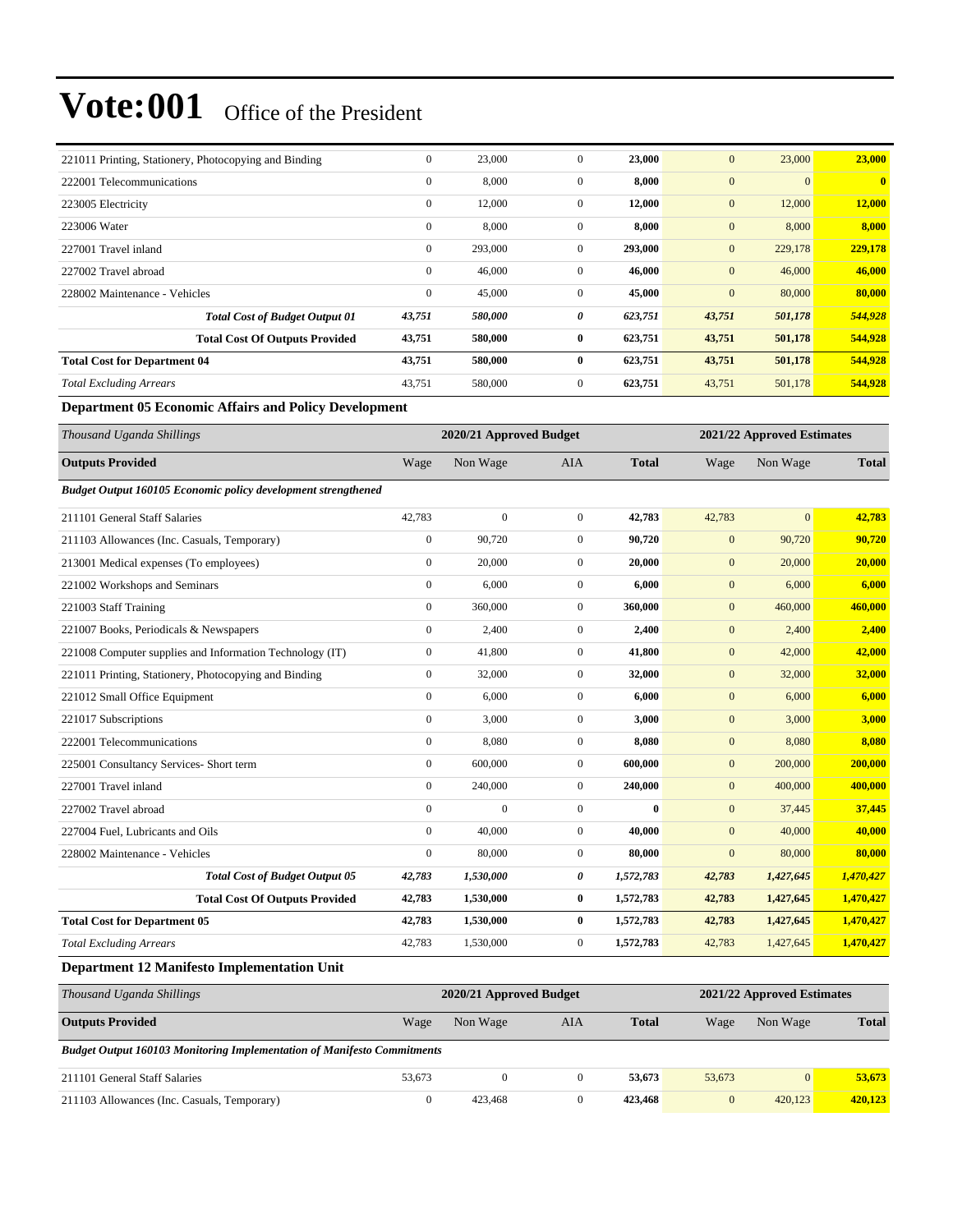| 213002 Incapacity, death benefits and funeral expenses   | $\mathbf{0}$     | 20,000    | $\Omega$       | 20,000    | $\mathbf{0}$ | 20,000       | 20,000       |
|----------------------------------------------------------|------------------|-----------|----------------|-----------|--------------|--------------|--------------|
| 221001 Advertising and Public Relations                  | $\mathbf{0}$     | 400,000   | $\overline{0}$ | 400.000   | $\mathbf{0}$ | 400,000      | 400,000      |
| 221002 Workshops and Seminars                            | $\mathbf{0}$     | 1,000,000 | $\overline{0}$ | 1,000,000 | $\mathbf{0}$ | 600,000      | 600,000      |
| 221003 Staff Training                                    | $\mathbf{0}$     | 320,000   | $\overline{0}$ | 320,000   | $\mathbf{0}$ | 200,000      | 200,000      |
| 221008 Computer supplies and Information Technology (IT) | $\boldsymbol{0}$ | 4,000     | $\overline{0}$ | 4,000     | $\mathbf{0}$ | 6,000        | 6,000        |
| 221009 Welfare and Entertainment                         | $\mathbf{0}$     | 80,000    | $\overline{0}$ | 80,000    | $\mathbf{0}$ | 80,000       | 80,000       |
| 221011 Printing, Stationery, Photocopying and Binding    | $\mathbf{0}$     | 380,000   | $\overline{0}$ | 380,000   | $\mathbf{0}$ | 150,000      | 150,000      |
| 222001 Telecommunications                                | $\mathbf{0}$     | 6,000     | $\Omega$       | 6,000     | $\mathbf{0}$ | $\mathbf{0}$ | $\mathbf{0}$ |
| 223005 Electricity                                       | $\boldsymbol{0}$ | 2,000     | $\mathbf{0}$   | 2,000     | $\mathbf{0}$ | 2,000        | 2,000        |
| 223006 Water                                             | $\mathbf{0}$     | 2,000     | $\overline{0}$ | 2,000     | $\mathbf{0}$ | 2,000        | 2,000        |
| 227001 Travel inland                                     | $\mathbf{0}$     | 500,000   | $\overline{0}$ | 500,000   | $\mathbf{0}$ | 400,000      | 400.000      |
| 227004 Fuel, Lubricants and Oils                         | $\mathbf{0}$     | 400,000   | $\overline{0}$ | 400,000   | $\mathbf{0}$ | 400,000      | 400,000      |
| 228002 Maintenance - Vehicles                            | $\mathbf{0}$     | 118,266   | $\overline{0}$ | 118,266   | $\mathbf{0}$ | 120,000      | 120,000      |
| <b>Total Cost of Budget Output 03</b>                    | 53,673           | 3,655,734 | 0              | 3,709,407 | 53,673       | 2,800,123    | 2,853,796    |
| <b>Total Cost Of Outputs Provided</b>                    | 53,673           | 3,655,734 | $\bf{0}$       | 3,709,407 | 53,673       | 2,800,123    | 2,853,796    |
| <b>Total Cost for Department 12</b>                      | 53,673           | 3,655,734 | $\bf{0}$       | 3,709,407 | 53,673       | 2,800,123    | 2,853,796    |
| <b>Total Excluding Arrears</b>                           | 53,673           | 3,655,734 | $\overline{0}$ | 3,709,407 | 53,673       | 2,800,123    | 2,853,796    |

|                                                                   | GoU            | <b>External Fin</b> | AIA | <b>Total</b> | GoU       | <b>External Fin</b> | <b>Total</b> |
|-------------------------------------------------------------------|----------------|---------------------|-----|--------------|-----------|---------------------|--------------|
| <b>Total Cost for Sub-SubProgramme 01</b>                         | 7,638,135      |                     |     | 7.638.135    | 7.523,036 | 0                   | 7,523,036    |
| <b>Total Excluding Arrears</b>                                    | 7.638.135      |                     |     | 7.638.135    | 7.523,036 | $\Omega$            | 7,523,036    |
| $C1 C1 D2$<br>$\mathbf{A}$ $\mathbf{A}$ $\mathbf{B}$ $\mathbf{C}$ | $\sqrt{1 + m}$ |                     |     |              |           |                     |              |

*Sub-SubProgrammme 02 Cabinet Support and Policy Development*

*Recurrent Budget Estimates*

#### **Department 07 Cabinet Secretariat**

| Thousand Uganda Shillings                                |                  | 2020/21 Approved Budget |                |              |              | 2021/22 Approved Estimates |              |
|----------------------------------------------------------|------------------|-------------------------|----------------|--------------|--------------|----------------------------|--------------|
| <b>Outputs Provided</b>                                  | Wage             | Non Wage                | <b>AIA</b>     | <b>Total</b> | Wage         | Non Wage                   | <b>Total</b> |
| <b>Budget Output 160201 Cabinet meetings supported</b>   |                  |                         |                |              |              |                            |              |
| 211101 General Staff Salaries                            | 293,386          | $\mathbf{0}$            | $\overline{0}$ | 293,386      | 293,386      | $\overline{0}$             | 293,386      |
| 211103 Allowances (Inc. Casuals, Temporary)              | $\mathbf{0}$     | 357,802                 | $\overline{0}$ | 357,802      | $\mathbf{0}$ | 380,802                    | 380,802      |
| 213001 Medical expenses (To employees)                   | $\mathbf{0}$     | 5,000                   | $\mathbf{0}$   | 5,000        | $\mathbf{0}$ | 5,000                      | 5,000        |
| 213002 Incapacity, death benefits and funeral expenses   | $\mathbf{0}$     | 15,000                  | $\overline{0}$ | 15,000       | $\mathbf{0}$ | 15,000                     | 15,000       |
| 221002 Workshops and Seminars                            | $\boldsymbol{0}$ | 200,000                 | $\overline{0}$ | 200,000      | $\mathbf{0}$ | 200,000                    | 200,000      |
| 221003 Staff Training                                    | $\mathbf{0}$     | 252,288                 | $\overline{0}$ | 252,288      | $\mathbf{0}$ | 252,288                    | 252,288      |
| 221007 Books, Periodicals & Newspapers                   | $\mathbf{0}$     | 22,500                  | $\overline{0}$ | 22,500       | $\mathbf{0}$ | 15,000                     | 15,000       |
| 221008 Computer supplies and Information Technology (IT) | $\mathbf{0}$     | 16,478                  | $\overline{0}$ | 16,478       | $\mathbf{0}$ | 16,478                     | 16,478       |
| 221009 Welfare and Entertainment                         | $\mathbf{0}$     | 173,004                 | $\mathbf{0}$   | 173,004      | $\mathbf{0}$ | 240,000                    | 240,000      |
| 221010 Special Meals and Drinks                          | $\mathbf{0}$     | 105,624                 | $\mathbf{0}$   | 105,624      | $\mathbf{0}$ | 155,624                    | 155,624      |
| 221011 Printing, Stationery, Photocopying and Binding    | $\boldsymbol{0}$ | 90,000                  | $\mathbf{0}$   | 90,000       | $\mathbf{0}$ | 90,000                     | 90,000       |
| 221012 Small Office Equipment                            | $\boldsymbol{0}$ | 5,000                   | $\overline{0}$ | 5,000        | $\mathbf{0}$ | 5,000                      | 5,000        |
| 221017 Subscriptions                                     | $\Omega$         | 10,000                  | $\Omega$       | 10,000       | $\mathbf{0}$ | 10,000                     | 10,000       |
| 222001 Telecommunications                                | $\mathbf{0}$     | 27,040                  | $\overline{0}$ | 27,040       | $\mathbf{0}$ | 27,040                     | 27,040       |
| 222003 Information and communications technology (ICT)   | $\mathbf{0}$     | 77,000                  | $\mathbf{0}$   | 77,000       | $\mathbf{0}$ | 117,000                    | 117,000      |
| 223001 Property Expenses                                 | $\mathbf{0}$     | 5,000                   | $\mathbf{0}$   | 5,000        | $\mathbf{0}$ | 5,000                      | 5,000        |
| 223004 Guard and Security services                       | $\mathbf{0}$     | 1,800                   | $\mathbf{0}$   | 1,800        | $\mathbf{0}$ | 1,800                      | 1,800        |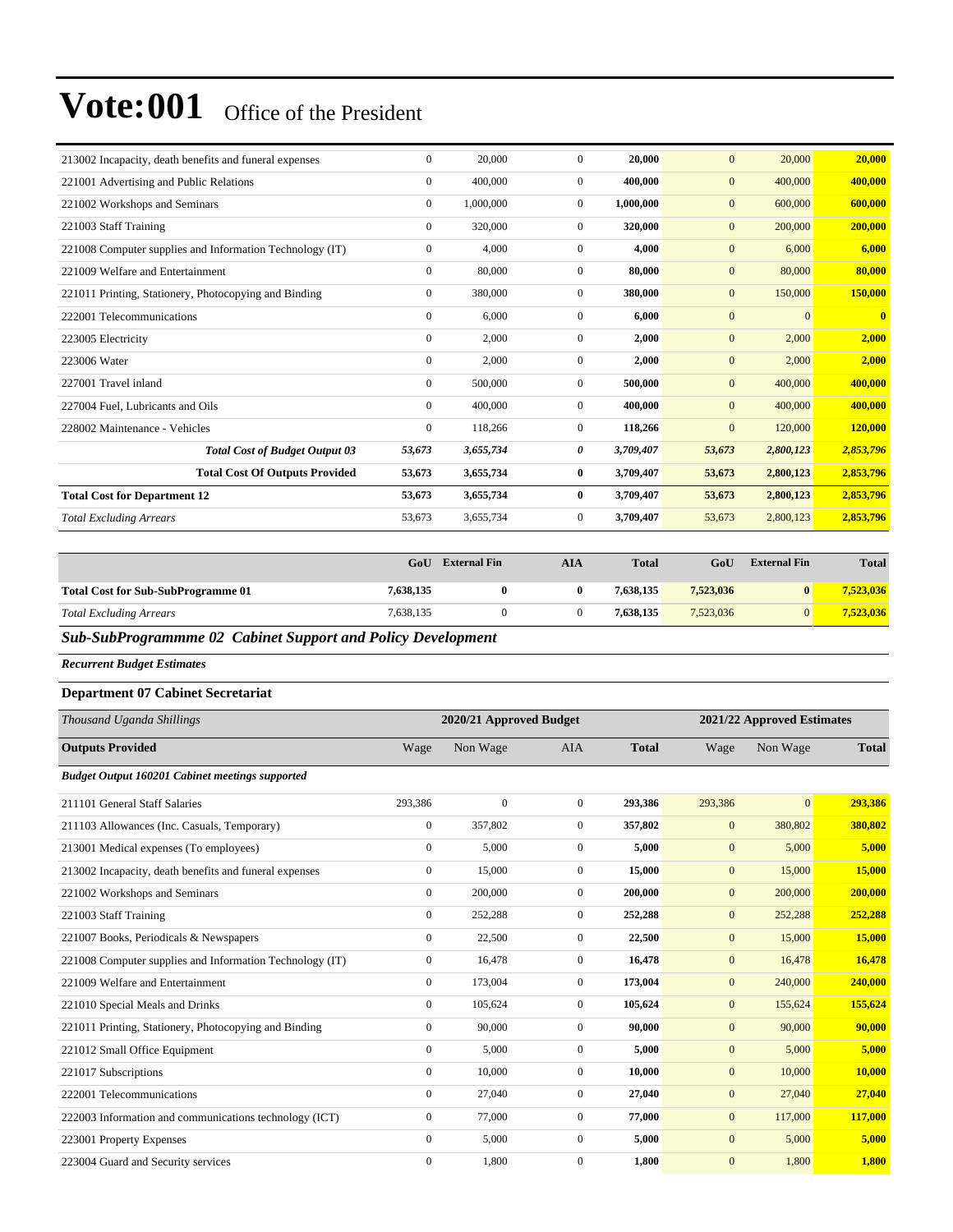| 223005 Electricity                                               | $\mathbf{0}$     | 5.000          | $\mathbf{0}$     | 5.000     | $\mathbf{0}$     | 5,000          | 5,000                   |  |  |  |
|------------------------------------------------------------------|------------------|----------------|------------------|-----------|------------------|----------------|-------------------------|--|--|--|
| 223006 Water                                                     | $\mathbf{0}$     | 2,000          | $\boldsymbol{0}$ | 2,000     | $\mathbf{0}$     | 2,000          | 2,000                   |  |  |  |
| 224005 Uniforms, Beddings and Protective Gear                    | $\boldsymbol{0}$ | 42,696         | $\overline{0}$   | 42,696    | $\mathbf{0}$     | 70,200         | 70,200                  |  |  |  |
| 227001 Travel inland                                             | $\mathbf{0}$     | 252,000        | $\mathbf{0}$     | 252,000   | $\boldsymbol{0}$ | 252,000        | 252,000                 |  |  |  |
| 227002 Travel abroad                                             | $\mathbf{0}$     | 220,000        | $\mathbf{0}$     | 220,000   | $\mathbf{0}$     | 220,000        | 220,000                 |  |  |  |
| 227004 Fuel, Lubricants and Oils                                 | $\mathbf{0}$     | 360,000        | $\overline{0}$   | 360,000   | $\mathbf{0}$     | 360,000        | 360,000                 |  |  |  |
| 228002 Maintenance - Vehicles                                    | $\mathbf{0}$     | 118,067        | $\mathbf{0}$     | 118,067   | $\mathbf{0}$     | 118,067        | 118,067                 |  |  |  |
| 228003 Maintenance – Machinery, Equipment & Furniture            | $\boldsymbol{0}$ | 10,000         | $\boldsymbol{0}$ | 10,000    | $\mathbf{0}$     | 10,000         | 10,000                  |  |  |  |
| <b>Total Cost of Budget Output 01</b>                            | 293,386          | 2,373,299      | 0                | 2,666,685 | 293,386          | 2,573,299      | 2,866,685               |  |  |  |
| Budget Output 160203 Capacityfor policy formulation strengthened |                  |                |                  |           |                  |                |                         |  |  |  |
| 211101 General Staff Salaries                                    | 41,000           | $\overline{0}$ | $\mathbf{0}$     | 41,000    | 41,000           | $\overline{0}$ | 41,000                  |  |  |  |
| 211103 Allowances (Inc. Casuals, Temporary)                      | $\mathbf{0}$     | 308,518        | $\overline{0}$   | 308,518   | $\mathbf{0}$     | 321,199        | 321,199                 |  |  |  |
| 213001 Medical expenses (To employees)                           | $\boldsymbol{0}$ | 8,000          | $\mathbf{0}$     | 8,000     | $\mathbf{0}$     | 8,000          | 8,000                   |  |  |  |
| 221002 Workshops and Seminars                                    | $\mathbf{0}$     | 69,588         | $\overline{0}$   | 69,588    | $\mathbf{0}$     | 87,700         | 87,700                  |  |  |  |
| 221003 Staff Training                                            | $\mathbf{0}$     | 60,000         | $\mathbf{0}$     | 60,000    | $\mathbf{0}$     | 30,000         | 30,000                  |  |  |  |
| 221007 Books, Periodicals & Newspapers                           | $\boldsymbol{0}$ | 13,140         | $\mathbf{0}$     | 13,140    | $\mathbf{0}$     | 8,760          | 8,760                   |  |  |  |
| 221009 Welfare and Entertainment                                 | $\mathbf{0}$     | 66,600         | $\mathbf{0}$     | 66,600    | $\mathbf{0}$     | 72,000         | 72,000                  |  |  |  |
| 221011 Printing, Stationery, Photocopying and Binding            | $\mathbf{0}$     | 60,000         | $\mathbf{0}$     | 60,000    | $\mathbf{0}$     | 68,128         | 68,128                  |  |  |  |
| 221012 Small Office Equipment                                    | $\overline{0}$   | 2,000          | $\overline{0}$   | 2,000     | $\mathbf{0}$     | $\overline{0}$ | $\overline{\mathbf{0}}$ |  |  |  |
| 222001 Telecommunications                                        | $\mathbf{0}$     | 8,000          | $\mathbf{0}$     | 8,000     | $\boldsymbol{0}$ | 6,920          | 6,920                   |  |  |  |
| 223005 Electricity                                               | $\boldsymbol{0}$ | 3,000          | $\mathbf{0}$     | 3,000     | $\mathbf{0}$     | 2,427          | 2,427                   |  |  |  |
| 223006 Water                                                     | $\mathbf{0}$     | 2,500          | $\boldsymbol{0}$ | 2,500     | $\boldsymbol{0}$ | 2,023          | 2,023                   |  |  |  |
| 227001 Travel inland                                             | $\mathbf{0}$     | 89,320         | $\mathbf{0}$     | 89,320    | $\mathbf{0}$     | 296,323        | 296,323                 |  |  |  |
| 227002 Travel abroad                                             | $\mathbf{0}$     | 4,414          | $\overline{0}$   | 4,414     | $\mathbf{0}$     | $\mathbf{0}$   | $\overline{\mathbf{0}}$ |  |  |  |
| 227004 Fuel, Lubricants and Oils                                 | $\mathbf{0}$     | 132,000        | $\mathbf{0}$     | 132,000   | $\mathbf{0}$     | 123,600        | 123,600                 |  |  |  |
| 228002 Maintenance - Vehicles                                    | $\boldsymbol{0}$ | 10,000         | $\mathbf{0}$     | 10,000    | $\mathbf{0}$     | 10,000         | 10,000                  |  |  |  |
| <b>Total Cost of Budget Output 03</b>                            | 41,000           | 837,080        | 0                | 878,080   | 41,000           | 1,037,080      | 1,078,080               |  |  |  |
| <b>Total Cost Of Outputs Provided</b>                            | 334,386          | 3,210,379      | $\bf{0}$         | 3,544,765 | 334,386          | 3,610,379      | 3,944,765               |  |  |  |
| <b>Total Cost for Department 07</b>                              | 334,386          | 3,210,379      | $\bf{0}$         | 3,544,765 | 334,386          | 3,610,379      | 3,944,765               |  |  |  |
| <b>Total Excluding Arrears</b>                                   | 334,386          | 3,210,379      | $\mathbf{0}$     | 3,544,765 | 334,386          | 3,610,379      | 3,944,765               |  |  |  |

|                                           | GoU       | <b>External Fin</b> | AIA | <b>Total</b> | GoU       | <b>External Fin</b> | <b>Total</b> |
|-------------------------------------------|-----------|---------------------|-----|--------------|-----------|---------------------|--------------|
| <b>Total Cost for Sub-SubProgramme 02</b> | 3,544,765 |                     |     | 3.544.765    | 3.944,765 |                     | 3,944,765    |
| <b>Total Excluding Arrears</b>            | 3,544,765 |                     |     | 3.544.765    | 3.944.765 | $\Omega$            | 3,944,765    |

*Sub-SubProgrammme 03 Government Mobilisation, Monitoring and Awards*

*Recurrent Budget Estimates*

#### **Department 01 Headquarters (Media Centre and RDCs)**

| Thousand Uganda Shillings                                              |      | 2020/21 Approved Budget |          |            | 2021/22 Approved Estimates |                       |              |
|------------------------------------------------------------------------|------|-------------------------|----------|------------|----------------------------|-----------------------|--------------|
| <b>Outputs Funded</b>                                                  | Wage | Non Wage                | AIA      | Total      | Wage                       | Non Wage              | <b>Total</b> |
| <b>Budget Output 160352 Mobilisation and Implementation Monitoring</b> |      |                         |          |            |                            |                       |              |
| 263104 Transfers to other govt. Units (Current)                        |      | 19,452,811              | $\theta$ | 19,452,811 | $\mathbf{0}$               | 29,468,077            | 29,468,077   |
| $o/w$ Monthly facilitation to the RDCs                                 |      | 5.130.399               | $\theta$ | 5,130,399  | $\theta$                   | $\theta$              | $\mathbf{0}$ |
| o/w Monthly facilitation for DRDCs                                     |      | 3,377,551               | $\theta$ | 3,377,551  | $\theta$                   | $\boldsymbol{\theta}$ | $\mathbf{0}$ |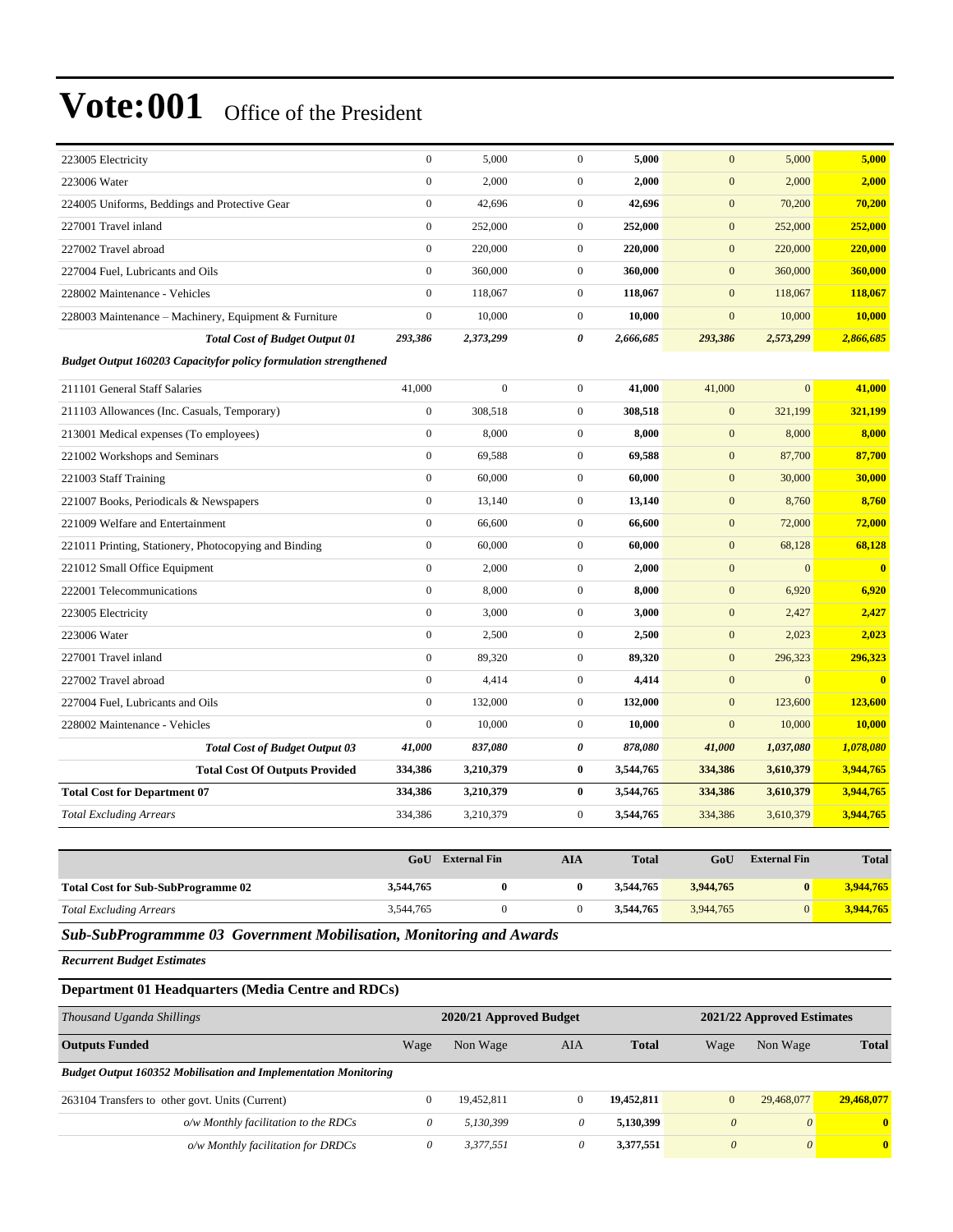| o/w Monthly facilitation Hard to reach RDCs and DRDCs                                                                                     | $\boldsymbol{\theta}$ | 1,174,000                 | $\boldsymbol{\theta}$     | 1,174,000  | $\theta$<br>$\boldsymbol{\theta}$                      | $\mathbf{0}$ |
|-------------------------------------------------------------------------------------------------------------------------------------------|-----------------------|---------------------------|---------------------------|------------|--------------------------------------------------------|--------------|
| o/w Monthly facilitation for Office Attendants, Escorts , drivers<br>and Secretaries                                                      | $\boldsymbol{\theta}$ | 3,745,100                 | $\boldsymbol{\theta}$     | 3,745,100  | $\boldsymbol{\theta}$<br>$\boldsymbol{\theta}$         | $\bf{0}$     |
| o/w Report on RDC and DRDC retreat held in Kyankwanzi<br>produced                                                                         | $\theta$              | 500,000                   | $\boldsymbol{\mathit{0}}$ | 500,000    | $\boldsymbol{\theta}$<br>$\boldsymbol{\theta}$         | $\mathbf{0}$ |
| o/w Joint Border Meeting                                                                                                                  | $\theta$              | 300,000                   | 0                         | 300,000    | $\boldsymbol{\theta}$<br>$\boldsymbol{\theta}$         | $\mathbf{0}$ |
| o/w Facilitation of Border meetings-RDCs                                                                                                  | $\boldsymbol{\theta}$ | 120,000                   | 0                         | 120,000    | $\theta$<br>$\theta$                                   |              |
| $o/w$ Capacity building of RDCs in their respective regions                                                                               | $\theta$              | 1,700,000                 | $\boldsymbol{\theta}$     | 1,700,000  | $\boldsymbol{\theta}$<br>$\boldsymbol{\theta}$         | $\mathbf{0}$ |
| o/w EAC Meetings and AAPAM                                                                                                                | $\boldsymbol{\theta}$ | 200,000                   | $\theta$                  | 200,000    | $\boldsymbol{\theta}$<br>$\boldsymbol{\theta}$         | $\bf{0}$     |
| o/w National Functions                                                                                                                    | $\theta$              | 2,400,000                 | $\boldsymbol{\mathit{0}}$ | 2,400,000  | $\boldsymbol{\theta}$<br>$\theta$                      |              |
| $o/w$ 1200 copies of guidelines for managing National<br>Functions printed and disseminated                                               | $\theta$              | 150,000                   | $\boldsymbol{\theta}$     | 150,000    | $\boldsymbol{\theta}$<br>$\theta$                      | $\bf{0}$     |
| $o/w$ RDC security meetings                                                                                                               | $\boldsymbol{\theta}$ | 499,762                   | $\boldsymbol{\theta}$     | 499,762    | $\boldsymbol{\theta}$<br>$\boldsymbol{\theta}$         | $\mathbf{0}$ |
| $o/w$ tyres                                                                                                                               | $\theta$              | 156,000                   | $\boldsymbol{\mathit{0}}$ | 156,000    | $\boldsymbol{\theta}$<br>$\theta$                      | $\bf{0}$     |
| o/w Monthly facilitation of RDCs                                                                                                          | $\boldsymbol{\theta}$ | $\theta$                  | $\boldsymbol{\theta}$     | $\bf{0}$   | $\boldsymbol{\theta}$<br>7,835,068                     | 7,835,068    |
| o/w Monthly Facilitation of DRDCs                                                                                                         | $\theta$              | $\boldsymbol{\theta}$     | $\boldsymbol{\mathit{0}}$ | $\bf{0}$   | $\theta$<br>5,552,748                                  | 5,552,748    |
| o/w Monthly facilitation to RDCs and DRDCs in hard to reach<br>areas                                                                      | $\boldsymbol{\theta}$ | $\boldsymbol{\mathit{0}}$ | $\boldsymbol{\mathit{0}}$ | $\bf{0}$   | $\boldsymbol{\theta}$<br>174,000                       | 174,000      |
| o/w Monthly Facilitation to drivers and body guards                                                                                       | $\boldsymbol{\theta}$ | 0                         | 0                         | $\bf{0}$   | $\boldsymbol{\theta}$<br>2,516,400                     | 2,516,400    |
| o/w Monthly facilitation to Secretaries and Office attendants                                                                             | $\boldsymbol{\theta}$ | $\theta$                  | $\boldsymbol{\theta}$     | 0          | $\boldsymbol{\mathit{0}}$<br>2,576,800                 | 2,576,800    |
| o/w National Functions                                                                                                                    | $\theta$              | $\boldsymbol{\theta}$     | $\boldsymbol{\mathit{0}}$ | $\bf{0}$   | $\boldsymbol{\theta}$<br>3,311,667                     | 3,311,667    |
| o/w Retreat of RDCs held in Kyankwanzi at NALI                                                                                            | $\boldsymbol{\theta}$ | 0                         | $\boldsymbol{\mathit{0}}$ | 0          | $\theta$<br>500,000                                    | 500,000      |
| o/w Facilitation for cross boarder meetings                                                                                               | $\theta$              | $\boldsymbol{\theta}$     | $\boldsymbol{\mathit{0}}$ | $\bf{0}$   | $\theta$<br>120,149                                    | 120,149      |
| o/w Joint Boarder Commissioners meeting                                                                                                   | $\boldsymbol{\theta}$ | $\theta$                  | 0                         | $\bf{0}$   | $\theta$<br>160,000                                    | 160,000      |
| $o/w$ Capacity building of RDCs in their respective regions                                                                               | $\boldsymbol{\theta}$ | $\theta$                  | $\boldsymbol{\mathit{0}}$ | 0          | $\boldsymbol{\theta}$<br>1,100,000                     | 1,100,000    |
| o/w District security meetings held and situation intelligence<br>reports produced                                                        | $\theta$              | $\theta$                  | $\boldsymbol{\theta}$     | $\bf{0}$   | $\boldsymbol{\theta}$<br>2,560,000                     | 2,560,000    |
| o/w monitoring of government programs, policies and<br>projects, purchase of tyres and repair of field vehicles                           | $\theta$              | $\boldsymbol{\theta}$     | $\boldsymbol{\mathit{0}}$ | $\bf{0}$   | $\boldsymbol{\theta}$<br>3,061,244                     | 3,061,244    |
| 263106 Other Current grants (Current)                                                                                                     | $\boldsymbol{0}$      | 2,187,633                 | $\mathbf{0}$              | 2,187,633  | $\mathbf{0}$<br>2,187,633                              | 2,187,633    |
| o/w Facilitation to Presidential Ad visors on Ministerial<br>Terms                                                                        | $\theta$              | 2,187,633                 | $\theta$                  | 2,187,633  | $\boldsymbol{\theta}$<br>$\theta$                      | $\bf{0}$     |
| o/w Facilitation to Presidential Advisors on Ministerial terms                                                                            | $\theta$              | $\theta$                  | $\theta$                  | $\bf{0}$   | $\boldsymbol{\mathit{0}}$<br>2,187,633                 | 2,187,633    |
| 263204 Transfers to other govt. Units (Capital)                                                                                           | $\boldsymbol{0}$      | 5,000,000                 | $\mathbf{0}$              | 5,000,000  | $\mathbf{0}$<br>$\mathbf{0}$                           | $\bf{0}$     |
| o/w Transfer to the National Leadership Institute Kyankwanzi                                                                              | $\boldsymbol{\theta}$ | 5,000,000                 | $\theta$                  | 5,000,000  | $\boldsymbol{\theta}$<br>$\theta$                      | $\mathbf{0}$ |
| 263340 Other grants                                                                                                                       | $\boldsymbol{0}$      | 1,600,100                 | $\boldsymbol{0}$          | 1,600,100  | 1,800,000<br>$\mathbf{0}$                              | 1,800,000    |
| o/w Transfer to Nali                                                                                                                      | $\boldsymbol{\theta}$ | 1,000,000                 | $\theta$                  | 1,000,000  | $\boldsymbol{\mathit{0}}$<br>$\theta$                  | $\bf{0}$     |
| o/w Fourty spot Inspections reports produced on corruption<br>related issues                                                              | $\boldsymbol{\theta}$ | 100                       | $\theta$                  | 100        | $\boldsymbol{\mathit{0}}$<br>$\boldsymbol{\mathit{0}}$ | $\bf{0}$     |
| o/w Four regional reports produced on the capacity building<br>of RDCs in conflict resolution, leadership and communication<br>Management | $\boldsymbol{\theta}$ | 300,000                   | $\theta$                  | 300,000    | $\boldsymbol{\theta}$<br>$\boldsymbol{\theta}$         | $\bf{0}$     |
| o/w Capacity of five staff built in<br>Management, leadership, monitoring and evaluation                                                  | $\boldsymbol{\theta}$ | 70,000                    | $\boldsymbol{\mathit{0}}$ | 70,000     | $\boldsymbol{\mathit{0}}$<br>$\boldsymbol{\mathit{0}}$ | $\mathbf{0}$ |
| $o/w$ Fuel, Oil and lubricants                                                                                                            | $\theta$              | 180,000                   | $\boldsymbol{\theta}$     | 180,000    | $\boldsymbol{\mathit{0}}$<br>$\boldsymbol{\theta}$     | $\mathbf{0}$ |
| o/w Monthly entitlements to staff                                                                                                         | $\theta$              | 50,000                    | $\boldsymbol{\theta}$     | 50,000     | $\boldsymbol{\mathit{0}}$<br>$\boldsymbol{\theta}$     | $\mathbf{0}$ |
| o/w Four regional reports produced on the capacity building<br>of RDCs in conflict resolution and communication<br>management             | $\theta$              | $\boldsymbol{\mathit{0}}$ | $\boldsymbol{\mathit{0}}$ | $\bf{0}$   | $\boldsymbol{\mathit{0}}$<br>500,000                   | 500,000      |
| o/w 100 Investigations carried out and reports produced                                                                                   | $\theta$              | $\boldsymbol{\theta}$     | $\theta$                  | $\bf{0}$   | $\boldsymbol{\theta}$<br>300,000                       | 300,000      |
| o/w Transfer to NALI                                                                                                                      | $\theta$              | $\boldsymbol{\theta}$     | $\theta$                  | $\bf{0}$   | 1,000,000<br>$\boldsymbol{\theta}$                     | 1,000,000    |
| <b>Total Cost of Budget Output 52</b>                                                                                                     | $\pmb{\theta}$        | 28,240,545                | 0                         | 28,240,545 | $\boldsymbol{\theta}$<br>33,455,710                    | 33,455,710   |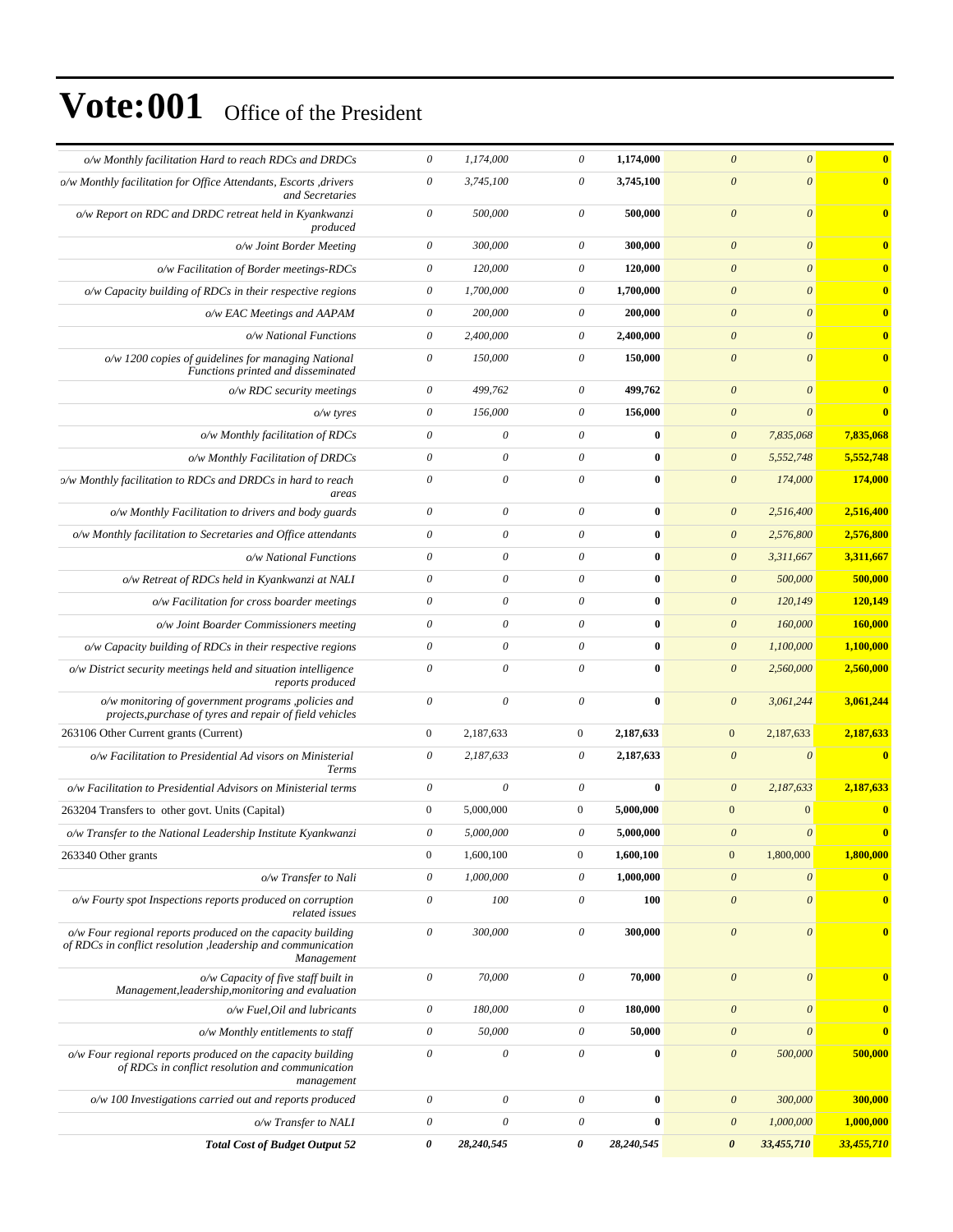#### *Budget Output 160353 Patriotism promoted*

| 263106 Other Current grants (Current)                                                                                                                                                                                | $\boldsymbol{0}$          | 7,060,000                 | $\mathbf{0}$              | 7,060,000  | 7,060,000<br>$\mathbf{0}$          | 7,060,000                             |
|----------------------------------------------------------------------------------------------------------------------------------------------------------------------------------------------------------------------|---------------------------|---------------------------|---------------------------|------------|------------------------------------|---------------------------------------|
| o/w Patriotism program popularized in 60 secondary schools<br>(at least 5 island schools) and 40 post primary institutions (at<br>least 5 hard to reach institutions).                                               | $\boldsymbol{\theta}$     | 200,000                   | $\boldsymbol{\theta}$     | 200,000    | $\boldsymbol{\theta}$              | $\boldsymbol{\theta}$<br>$\bf{0}$     |
| o/w<br>capacity of $5,000$ (3,500 males: 1,500 female) teachers, 50,000<br>students $(35,000 \text{ males} : 15,000 \text{ females})$ in the patriotism<br>ideology built with focus on the poor performing regions. | $\theta$                  | 5,200,000                 | $\boldsymbol{\mathit{0}}$ | 5,200,000  | $\boldsymbol{\theta}$              | $\boldsymbol{\theta}$<br>$\mathbf{0}$ |
| o/w<br>implementation of Patriotism activities monitored in 600<br>schools and post primary institutions (using a gender and<br>equity responsive tool and sampling methodology),                                    | $\boldsymbol{\theta}$     | 240,000                   | $\theta$                  | 240,000    | $\boldsymbol{\theta}$              | $\theta$                              |
| o/w Capacity of 160 Patriotism Coordinators built                                                                                                                                                                    | $\boldsymbol{\theta}$     | 820,000                   | $\boldsymbol{\mathit{0}}$ | 820,000    | $\theta$                           | $\boldsymbol{\theta}$                 |
| o/w Build capacity for 11 Staff (5 males:6 females) in Public<br>Administration and Good Governance.                                                                                                                 | $\boldsymbol{\theta}$     | 300,000                   | $\boldsymbol{\theta}$     | 300,000    | $\boldsymbol{\theta}$              | $\boldsymbol{\theta}$<br>$\mathbf{0}$ |
| o/w Gender and Equity responsive guidelines on collaborative<br>arrangements with stakeholders in Patriotism training<br>developed and printed.                                                                      | $\theta$                  | 300,000                   | $\boldsymbol{\theta}$     | 300,000    | $\theta$                           | $\boldsymbol{\theta}$<br>$\mathbf{0}$ |
| o/w Capacity of 42,000 Youth built in Patriotism and Mindset<br>change                                                                                                                                               | $\theta$                  | $\boldsymbol{\mathit{0}}$ | $\boldsymbol{\mathit{0}}$ | $\bf{0}$   | $\boldsymbol{0}$<br>4,925,720      | 4,925,720                             |
| o/w Implementation of the patriotism Program monitored and<br>reported upon in 600 Secondary and post-tertiary institutions                                                                                          | $\theta$                  | 0                         | $\boldsymbol{\theta}$     | $\bf{0}$   | $\boldsymbol{0}$<br>824,800        | 824,800                               |
| o/w Draft National Service Program established                                                                                                                                                                       | $\theta$                  | 0                         | $\boldsymbol{\theta}$     | $\bf{0}$   | $\boldsymbol{0}$<br>603,200        | 603,200                               |
| o/w Patriotism Coordination and Implementation framework<br>developed to enhance outreach programmes                                                                                                                 | $\boldsymbol{\mathit{0}}$ | 0                         | $\boldsymbol{\theta}$     | $\bf{0}$   | $\boldsymbol{\theta}$<br>367,880   | 367,880                               |
| o/w Build Capacity of 12 NSPC staff for efficient and effective<br>service delivery                                                                                                                                  | $\boldsymbol{\theta}$     | 0                         | $\boldsymbol{\theta}$     | $\bf{0}$   | $\theta$<br>330,000                | 330,000                               |
| o/w Patriotism programs popularised through 3 electronic<br>and 2 print media houses                                                                                                                                 | $\theta$                  | 0                         | $\boldsymbol{\mathit{0}}$ | $\bf{0}$   | $\boldsymbol{0}$<br>8,400          | 8,400                                 |
| <b>Total Cost of Budget Output 53</b>                                                                                                                                                                                | $\boldsymbol{\theta}$     | 7,060,000                 | 0                         | 7,060,000  | $\boldsymbol{\theta}$<br>7,060,000 | 7,060,000                             |
| <b>Budget Output 160354 Political Coordination</b>                                                                                                                                                                   |                           |                           |                           |            |                                    |                                       |
| 263104 Transfers to other govt. Units (Current)                                                                                                                                                                      | $\boldsymbol{0}$          | 2,360,455                 | $\overline{0}$            | 2,360,455  | 3,360,455<br>$\mathbf{0}$          | 3,360,455                             |
| o/w Political mobilisation                                                                                                                                                                                           | $\theta$                  | 360,455                   | $\boldsymbol{\theta}$     | 360,455    | $\boldsymbol{0}$                   | $\boldsymbol{\theta}$<br>$\bf{0}$     |
| o/w Transfer to the Afro Arab Youth secretariat                                                                                                                                                                      | $\theta$                  | 2,000,000                 | $\boldsymbol{\theta}$     | 2,000,000  | $\boldsymbol{\theta}$              | $\bf{0}$<br>$\boldsymbol{\theta}$     |
| o/w Office rent for the Afro Arab Council paid                                                                                                                                                                       | $\theta$                  | $\boldsymbol{\mathit{0}}$ | $\boldsymbol{\theta}$     | $\bf{0}$   | $\boldsymbol{0}$<br>300,500        | 300,500                               |
| o/w Salaries for 23 Employees                                                                                                                                                                                        | $\theta$                  | $\boldsymbol{\mathit{0}}$ | $\boldsymbol{\mathit{0}}$ | $\bf{0}$   | $\theta$<br>600,000                | 600,000                               |
| o/w Security for premises maintained                                                                                                                                                                                 | $\theta$                  | 0                         | $\boldsymbol{\theta}$     | $\bf{0}$   | $\boldsymbol{\theta}$<br>22,800    | 22,800                                |
| $o/w$ Office imprest                                                                                                                                                                                                 | $\theta$                  | 0                         | $\theta$                  | $\bf{0}$   | 250,000<br>$\theta$                | 250,000                               |
| o/w Utility Bills Paid                                                                                                                                                                                               | $\boldsymbol{\theta}$     | 0                         | $\theta$                  | $\bf{0}$   | 116,000<br>$\boldsymbol{\theta}$   | 116,000                               |
| o/w Health insurance paid                                                                                                                                                                                            | $\boldsymbol{\mathit{0}}$ | $\boldsymbol{\theta}$     | $\boldsymbol{\mathit{0}}$ | $\bf{0}$   | 30,000<br>$\boldsymbol{\theta}$    | 30,000                                |
| o/w Motor Vehicle Purchased                                                                                                                                                                                          | $\boldsymbol{\theta}$     | $\boldsymbol{\mathit{0}}$ | $\boldsymbol{\mathit{0}}$ | $\bf{0}$   | $\boldsymbol{\theta}$<br>400,000   | 400,000                               |
| o/w Vehicles Maintained                                                                                                                                                                                              | $\boldsymbol{\theta}$     | 0                         | $\boldsymbol{\mathit{0}}$ | $\bf{0}$   | $\boldsymbol{\theta}$<br>12,000    | 12,000                                |
| o/w Website and Internet Maintained                                                                                                                                                                                  | $\boldsymbol{\theta}$     | 0                         | 0                         | $\bf{0}$   | $\boldsymbol{\theta}$<br>12,000    | 12,000                                |
| o/w Architectural Designs for Headquarters developed                                                                                                                                                                 | $\boldsymbol{\mathit{0}}$ | 0                         | $\theta$                  | $\bf{0}$   | $\boldsymbol{\theta}$<br>100,000   | 100,000                               |
| o/w Coordination and Fundraising Meetings with Partner<br>states held                                                                                                                                                | $\boldsymbol{\mathit{0}}$ | $\boldsymbol{\theta}$     | $\theta$                  | $\bf{0}$   | $\boldsymbol{\theta}$<br>354,700   | 354,700                               |
| o/w Hosting of Deputy secretary General and Executive<br>Committee                                                                                                                                                   | $\boldsymbol{\mathit{0}}$ | $\boldsymbol{\theta}$     | $\boldsymbol{\mathit{0}}$ | $\bf{0}$   | $\boldsymbol{\theta}$<br>200,000   | 200,000                               |
| o/w Capacity Building of staff and executive members                                                                                                                                                                 | $\theta$                  | $\mathcal O$              | $\theta$                  | $\bf{0}$   | 100,000<br>$\boldsymbol{\theta}$   | 100,000                               |
| o/w Political Coordination                                                                                                                                                                                           | $\boldsymbol{\theta}$     | $\boldsymbol{\mathit{0}}$ | $\boldsymbol{\mathit{0}}$ | $\bf{0}$   | 862,455<br>$\boldsymbol{\theta}$   | 862,455                               |
| <b>Total Cost of Budget Output 54</b>                                                                                                                                                                                | $\pmb{\theta}$            | 2,360,455                 | 0                         | 2,360,455  | 3,360,455<br>$\boldsymbol{\theta}$ | 3,360,455                             |
| <b>Total Cost Of Outputs Funded</b>                                                                                                                                                                                  | $\bf{0}$                  | 37,661,000                | $\bf{0}$                  | 37,661,000 | $\bf{0}$<br>43,876,165             | 43,876,165                            |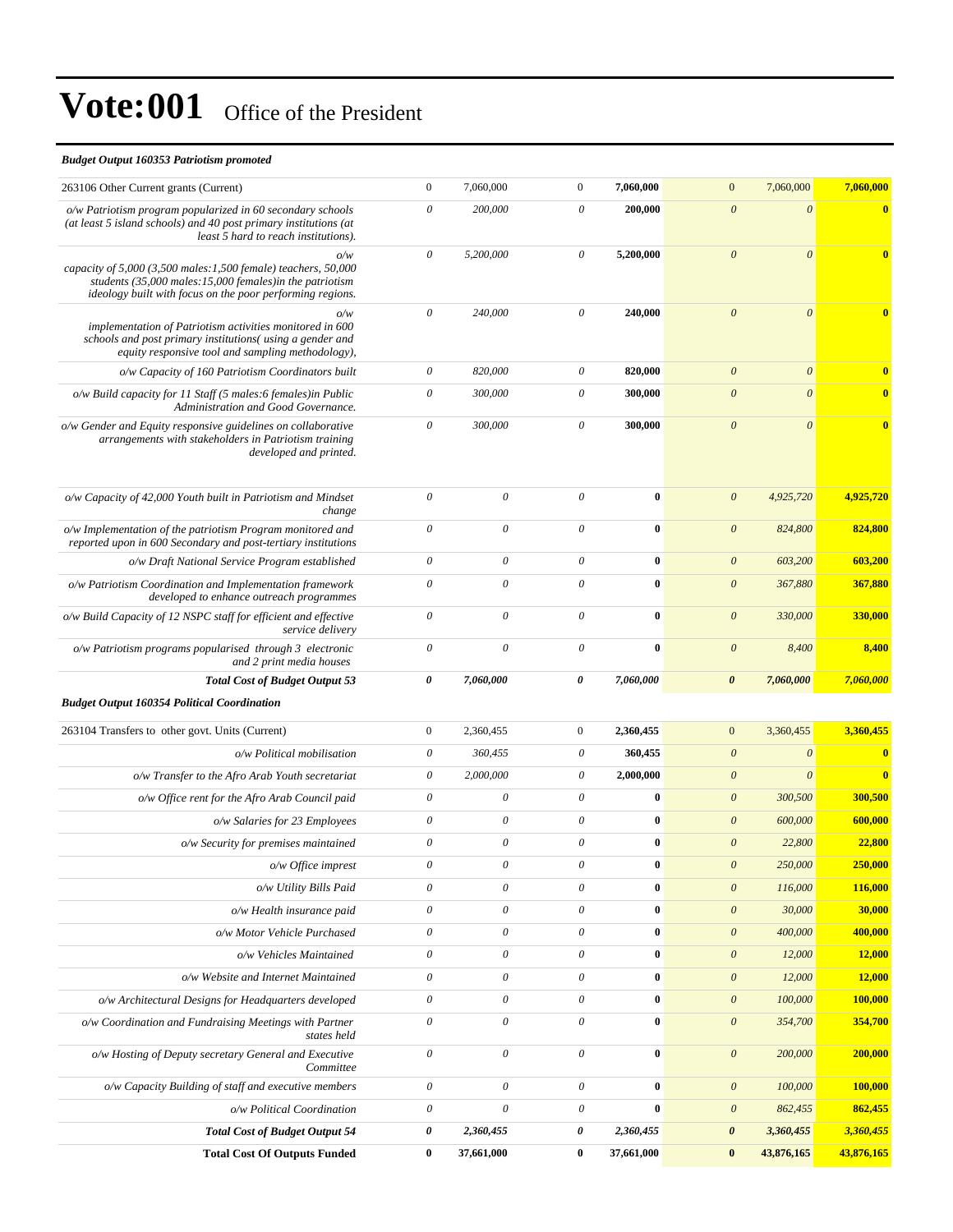| <b>Budget Output 160399 Arrears</b>                                                                                                          |               |
|----------------------------------------------------------------------------------------------------------------------------------------------|---------------|
| $\mathbf{0}$<br>6,421,488<br>$\mathbf{0}$<br>6,421,488<br>$\mathbf{0}$<br>4,790,000<br>321605 Domestic arrears (Budgeting)                   | 4,790,000     |
| 0<br>6,421,488<br>0<br>6,421,488<br>4,790,000<br><b>Total Cost of Budget Output 99</b><br>$\boldsymbol{\theta}$                              | 4,790,000     |
| <b>Total Cost Of Arrears</b><br>6,421,488<br>$\bf{0}$<br>6,421,488<br>$\bf{0}$<br>4,790,000<br>$\bf{0}$                                      | 4,790,000     |
| 44,082,488<br>44,082,488<br>$\bf{0}$<br>$\bf{0}$<br>$\bf{0}$<br>48,666,165<br><b>Total Cost for Department 01</b>                            | 48,666,165    |
| $\boldsymbol{0}$<br><b>Total Excluding Arrears</b><br>37,661,000<br>$\mathbf{0}$<br>37,661,000<br>$\mathbf{0}$<br>43,876,165                 | 43,876,165    |
| <b>Department 13 Presidential Awards Committee</b>                                                                                           |               |
| Thousand Uganda Shillings<br>2020/21 Approved Budget<br>2021/22 Approved Estimates                                                           |               |
| <b>Outputs Provided</b><br>Non Wage<br>Non Wage<br>Wage<br><b>AIA</b><br><b>Total</b><br>Wage                                                | <b>Total</b>  |
| Budget Output 160301 National Honours & Awards conferred                                                                                     |               |
| 61,000<br>$\boldsymbol{0}$<br>$\mathbf{0}$<br>$\mathbf{0}$<br>211101 General Staff Salaries<br>61,000<br>$\mathbf{0}$                        | $\bf{0}$      |
| $\boldsymbol{0}$<br>66,000<br>$\boldsymbol{0}$<br>66,000<br>$\mathbf{0}$<br>68,000<br>211103 Allowances (Inc. Casuals, Temporary)            | 68,000        |
| $\mathbf{0}$<br>4,500<br>$\boldsymbol{0}$<br>4,500<br>$\mathbf{0}$<br>6,000<br>213001 Medical expenses (To employees)                        | 6,000         |
| $\boldsymbol{0}$<br>10,000<br>$\boldsymbol{0}$<br>$\boldsymbol{0}$<br>10,000<br>5,000<br>221001 Advertising and Public Relations             | 5,000         |
| $\boldsymbol{0}$<br>27,500<br>$\mathbf{0}$<br>27,500<br>$\mathbf{0}$<br>50,000<br>221002 Workshops and Seminars                              | 50,000        |
| $\mathbf{0}$<br>221003 Staff Training<br>23,000<br>$\boldsymbol{0}$<br>23,000<br>$\mathbf{0}$<br>20,000                                      | 20,000        |
| $\boldsymbol{0}$<br>$\mathbf{0}$<br>$\boldsymbol{0}$<br>5,000<br>5,000<br>15,000<br>221008 Computer supplies and Information Technology (IT) | 15,000        |
| 221009 Welfare and Entertainment<br>$\mathbf{0}$<br>58,000<br>$\boldsymbol{0}$<br>58,000<br>$\mathbf{0}$<br>40,000                           | 40,000        |
| $\mathbf{0}$<br>20,000<br>$\overline{0}$<br>20,000<br>$\mathbf{0}$<br>20,000<br>221011 Printing, Stationery, Photocopying and Binding        | 20,000        |
| $\boldsymbol{0}$<br>$\boldsymbol{0}$<br>$\mathbf{0}$<br>221012 Small Office Equipment<br>10,000<br>10,000<br>10,000                          | 10,000        |
| $\mathbf{0}$<br>5,000<br>$\mathbf{0}$<br>$\mathbf{0}$<br>5,000<br>222001 Telecommunications<br>5,000                                         | 5,000         |
| $\boldsymbol{0}$<br>$\boldsymbol{0}$<br>$\boldsymbol{0}$<br>22,000<br>22,000<br>28,000<br>227001 Travel inland                               | 28,000        |
| $\boldsymbol{0}$<br>40,000<br>$\mathbf{0}$<br>$\mathbf{0}$<br>20,000<br>227002 Travel abroad<br>40,000                                       | 20,000        |
| $\mathbf{0}$<br>31,000<br>$\boldsymbol{0}$<br>$\mathbf{0}$<br>34,000<br>31,000<br>227004 Fuel, Lubricants and Oils                           | 34,000        |
| $\boldsymbol{0}$<br>$\mathbf{0}$<br>17,000<br>17,000<br>$\mathbf{0}$<br>18,000<br>228002 Maintenance - Vehicles                              | <b>18,000</b> |
| 339,000<br>0<br>400,000<br>$\boldsymbol{\theta}$<br>339,000<br><b>Total Cost of Budget Output 01</b><br>61,000                               | 339,000       |
| <b>Total Cost Of Outputs Provided</b><br>61,000<br>339,000<br>$\bf{0}$<br>400,000<br>$\bf{0}$<br>339,000                                     | 339,000       |
| $\bf{0}$<br>$\pmb{0}$<br><b>Total Cost for Department 13</b><br>61,000<br>339,000<br>400,000<br>339,000                                      | 339,000       |
| $\mathbf{0}$<br>$\mathbf{0}$<br>339,000<br>61,000<br>339,000<br>400,000<br><b>Total Excluding Arrears</b>                                    | 339,000       |
| $\Delta$ I $\Delta$<br>Total<br>$C_0H$<br>Coll External Fin<br><b>External Fin</b>                                                           | Total         |

|                                    | GoU        | <b>External Fin</b> | AIA | <b>Total</b> | GoU        | <b>External Fin</b> | <b>Total</b> |
|------------------------------------|------------|---------------------|-----|--------------|------------|---------------------|--------------|
| Total Cost for Sub-SubProgramme 03 | 44.482.488 |                     |     | 44,482,488   | 49,005,165 | $\mathbf{0}$        | 49,005,165   |
| Total Excluding Arrears            | 44,482,488 |                     |     | 44,482,488   | 44,215,165 |                     | 44.215.165   |
|                                    |            |                     |     |              |            |                     |              |

*Sub-SubProgrammme 04 Security Administration*

*Recurrent Budget Estimates*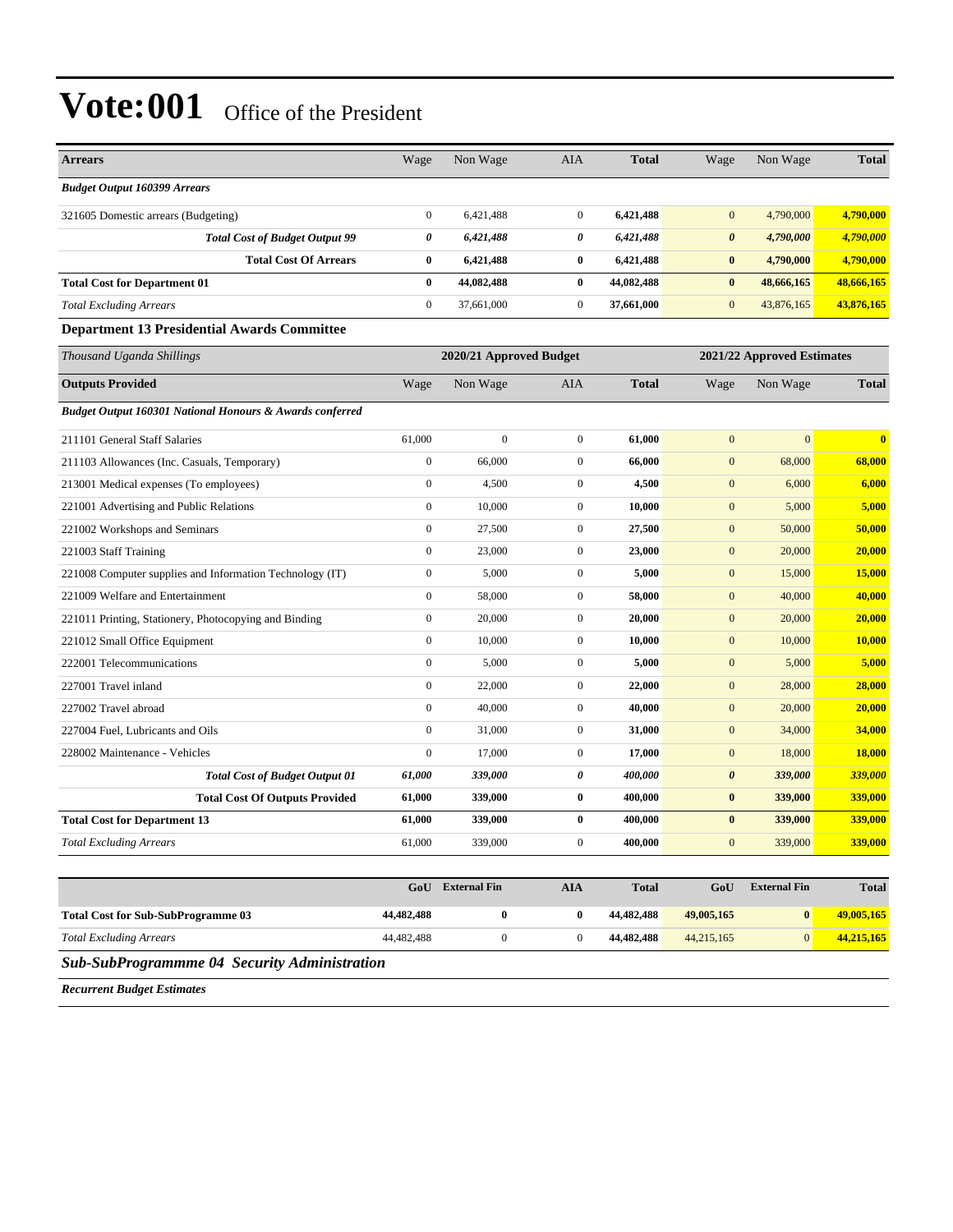#### **Department 01 Headquarters (Security Sector Coordination)**

| Thousand Uganda Shillings                                     |                | 2020/21 Approved Budget |                |              |                       | 2021/22 Approved Estimates |              |
|---------------------------------------------------------------|----------------|-------------------------|----------------|--------------|-----------------------|----------------------------|--------------|
| <b>Outputs Provided</b>                                       | Wage           | Non Wage                | <b>AIA</b>     | <b>Total</b> | Wage                  | Non Wage                   | <b>Total</b> |
| <b>Budget Output 160401 Coordination of Security Services</b> |                |                         |                |              |                       |                            |              |
| 224003 Classified Expenditure                                 | 0              | 4,940,034               | $\mathbf{0}$   | 4,940,034    | $\mathbf{0}$          | 4,940,034                  | 4,940,034    |
| <b>Total Cost of Budget Output 01</b>                         | 0              | 4,940,034               | 0              | 4,940,034    | $\boldsymbol{\theta}$ | 4,940,034                  | 4,940,034    |
| <b>Total Cost Of Outputs Provided</b>                         | $\bf{0}$       | 4,940,034               | $\bf{0}$       | 4,940,034    | $\bf{0}$              | 4,940,034                  | 4,940,034    |
| <b>Arrears</b>                                                | Wage           | Non Wage                | <b>AIA</b>     | <b>Total</b> | Wage                  | Non Wage                   | <b>Total</b> |
| <b>Budget Output 160499 Arrears</b>                           |                |                         |                |              |                       |                            |              |
| 321605 Domestic arrears (Budgeting)                           | $\overline{0}$ | 7,409,470               | $\mathbf{0}$   | 7,409,470    | $\overline{0}$        | 5,096,119                  | 5,096,119    |
| <b>Total Cost of Budget Output 99</b>                         | 0              | 7,409,470               | 0              | 7,409,470    | $\boldsymbol{\theta}$ | 5,096,119                  | 5,096,119    |
| <b>Total Cost Of Arrears</b>                                  | 0              | 7,409,470               | $\bf{0}$       | 7,409,470    | $\bf{0}$              | 5,096,119                  | 5,096,119    |
| <b>Total Cost for Department 01</b>                           | $\bf{0}$       | 12,349,505              | $\bf{0}$       | 12,349,505   | $\bf{0}$              | 10,036,154                 | 10,036,154   |
| <b>Total Excluding Arrears</b>                                | $\overline{0}$ | 4,940,034               | $\overline{0}$ | 4,940,034    | $\mathbf{0}$          | 4,940,034                  | 4,940,034    |
|                                                               |                |                         |                |              |                       |                            |              |
|                                                               | GoU            | <b>External Fin</b>     | <b>AIA</b>     | <b>Total</b> | GoU                   | <b>External Fin</b>        | <b>Total</b> |

|                                           | $\mathbf{u}\mathbf{v}$ | - 2303.001 | <b><i><u>IMMA</u></i></b> | 1 vuu      | $\bm{v}$   | -------------- | 1 vuu      |
|-------------------------------------------|------------------------|------------|---------------------------|------------|------------|----------------|------------|
| <b>Total Cost for Sub-SubProgramme 04</b> | 12,349,505             |            |                           | 12.349.505 | 10.036.154 |                | 10.036.154 |
| <b>Total Excluding Arrears</b>            | 12,349,505             |            |                           | 12.349.505 | 4.940.034  |                | 4,940,034  |
|                                           |                        |            |                           |            |            |                |            |

*Sub-SubProgrammme 49 General administration, Policy and planning*

*Recurrent Budget Estimates*

#### **Department 01 Headquarters**

| Thousand Uganda Shillings                                                          |                  | 2020/21 Approved Budget |                |              |                  | 2021/22 Approved Estimates |                |
|------------------------------------------------------------------------------------|------------------|-------------------------|----------------|--------------|------------------|----------------------------|----------------|
| <b>Outputs Provided</b>                                                            | Wage             | Non Wage                | <b>AIA</b>     | <b>Total</b> | Wage             | Non Wage                   | <b>Total</b>   |
| <b>Budget Output 164901 Policy, Consultation, Planning and Monitoring Services</b> |                  |                         |                |              |                  |                            |                |
| 211101 General Staff Salaries                                                      | 222,000          | $\mathbf{0}$            | $\overline{0}$ | 222,000      | 222,000          | $\mathbf{0}$               | 222,000        |
| 211103 Allowances (Inc. Casuals, Temporary)                                        | $\mathbf{0}$     | 330,000                 | $\overline{0}$ | 330,000      | $\mathbf{0}$     | 330,000                    | 330,000        |
| 221002 Workshops and Seminars                                                      | $\overline{0}$   | 100,000                 | $\overline{0}$ | 100,000      | $\mathbf{0}$     | 40,000                     | 40,000         |
| 221003 Staff Training                                                              | $\mathbf{0}$     | 378,000                 | $\overline{0}$ | 378,000      | $\boldsymbol{0}$ | 178,000                    | 178,000        |
| 221007 Books, Periodicals & Newspapers                                             | $\overline{0}$   | 1,023                   | $\overline{0}$ | 1,023        | $\mathbf{0}$     | 1,100                      | 1,100          |
| 221008 Computer supplies and Information Technology (IT)                           | $\mathbf{0}$     | 51,252                  | $\mathbf{0}$   | 51,252       | $\mathbf{0}$     | 54,000                     | 54,000         |
| 221009 Welfare and Entertainment                                                   | $\mathbf{0}$     | 706,551                 | $\overline{0}$ | 706,551      | $\overline{0}$   | 720,000                    | 720,000        |
| 221011 Printing, Stationery, Photocopying and Binding                              | $\boldsymbol{0}$ | 155,000                 | $\mathbf{0}$   | 155,000      | $\mathbf{0}$     | 158,000                    | 158,000        |
| 221012 Small Office Equipment                                                      | $\mathbf{0}$     | 20,000                  | $\overline{0}$ | 20,000       | $\mathbf{0}$     | 20,000                     | 20,000         |
| 221016 IFMS Recurrent costs                                                        | $\overline{0}$   | 54,000                  | $\overline{0}$ | 54,000       | $\mathbf{0}$     | 144,000                    | 144,000        |
| 227002 Travel abroad                                                               | $\overline{0}$   | 225,525                 | $\overline{0}$ | 225,525      | $\overline{0}$   | $\mathbf{0}$               | $\overline{0}$ |
| 227004 Fuel, Lubricants and Oils                                                   | $\overline{0}$   | 200,000                 | $\overline{0}$ | 200,000      | $\mathbf{0}$     | 344,000                    | 344,000        |
| 228001 Maintenance - Civil                                                         | $\theta$         | 100,000                 | $\overline{0}$ | 100,000      | $\mathbf{0}$     | 100,000                    | 100,000        |
| 228002 Maintenance - Vehicles                                                      | $\mathbf{0}$     | 310,000                 | $\overline{0}$ | 310,000      | $\overline{0}$   | 342,000                    | 342,000        |
| <b>Total Cost of Budget Output 01</b>                                              | 222,000          | 2,631,351               | 0              | 2,853,351    | 222,000          | 2,431,100                  | 2,653,100      |
| <b>Budget Output 164902 Ministry Support Services</b>                              |                  |                         |                |              |                  |                            |                |
| 211101 General Staff Salaries                                                      | 2,948,187        | $\boldsymbol{0}$        | $\overline{0}$ | 2,948,187    | 2,948,187        | $\mathbf{0}$               | 2,948,187      |
| 211103 Allowances (Inc. Casuals, Temporary)                                        | $\mathbf{0}$     | 214,379                 | $\Omega$       | 214,379      | $\overline{0}$   | 218,000                    | 218,000        |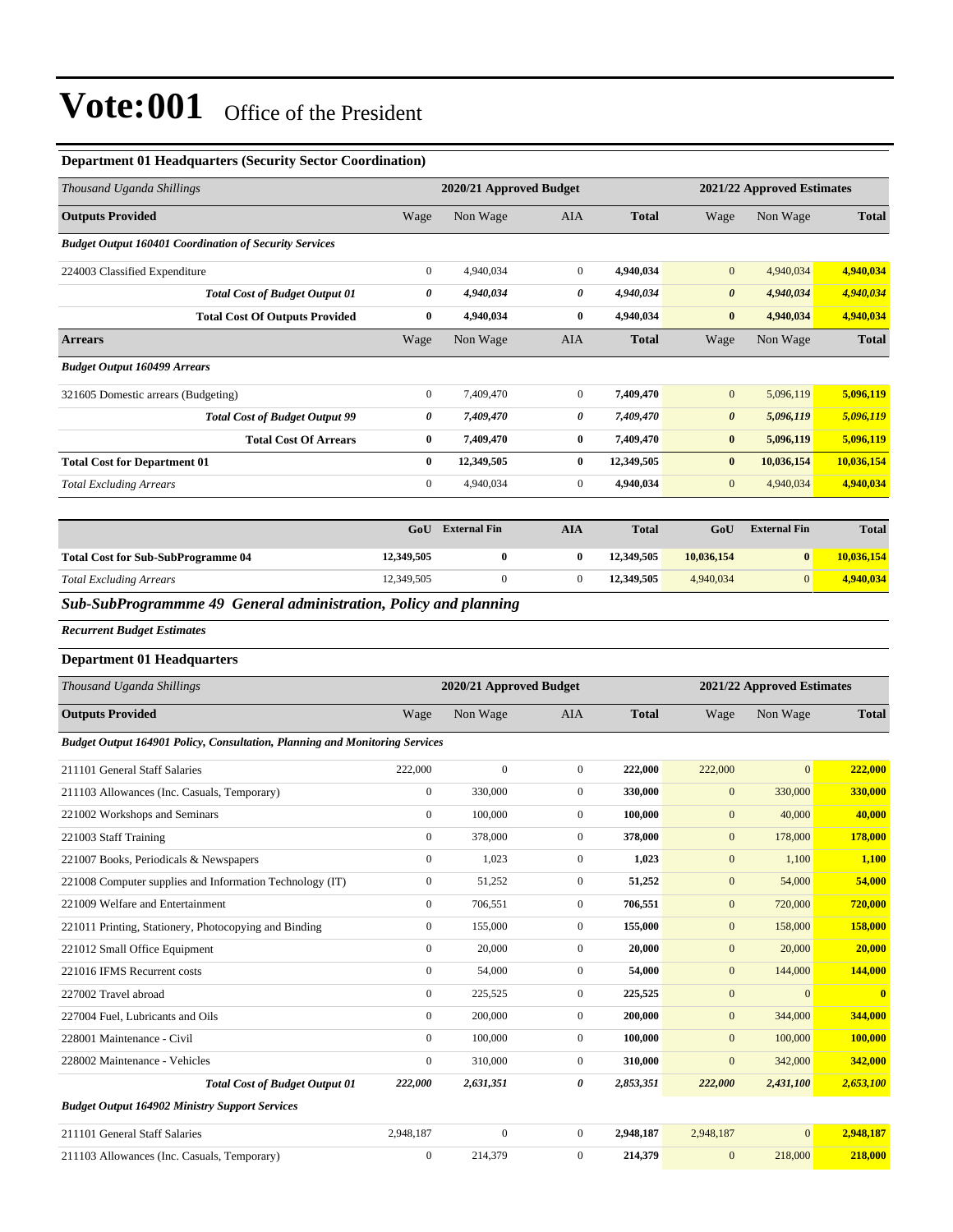| 212102 Pension for General Civil Service                                   | $\mathbf{0}$     | 5,195,530        | $\mathbf{0}$     | 5,195,530  | $\mathbf{0}$     | 5,197,273        | 5,197,273        |
|----------------------------------------------------------------------------|------------------|------------------|------------------|------------|------------------|------------------|------------------|
| 213001 Medical expenses (To employees)                                     | $\boldsymbol{0}$ | 25,000           | $\mathbf{0}$     | 25,000     | $\mathbf{0}$     | 25,000           | 25,000           |
| 213002 Incapacity, death benefits and funeral expenses                     | $\boldsymbol{0}$ | 45,000           | $\mathbf{0}$     | 45,000     | $\mathbf{0}$     | 45,000           | 45,000           |
| 221003 Staff Training                                                      | $\boldsymbol{0}$ | 151,011          | $\boldsymbol{0}$ | 151,011    | $\mathbf{0}$     | $\mathbf{0}$     | $\bf{0}$         |
| 221010 Special Meals and Drinks                                            | $\boldsymbol{0}$ | 15,000           | $\overline{0}$   | 15,000     | $\mathbf{0}$     | 25,000           | 25,000           |
| 221011 Printing, Stationery, Photocopying and Binding                      | $\boldsymbol{0}$ | 90,000           | $\overline{0}$   | 90,000     | $\mathbf{0}$     | 90,000           | 90,000           |
| 222001 Telecommunications                                                  | $\boldsymbol{0}$ | 396,812          | $\mathbf{0}$     | 396,812    | $\mathbf{0}$     | 374,898          | 374,898          |
| 223003 Rent – (Produced Assets) to private entities                        | $\boldsymbol{0}$ | 550,000          | $\mathbf{0}$     | 550,000    | $\mathbf{0}$     | 550,000          | 550,000          |
| 223004 Guard and Security services                                         | $\boldsymbol{0}$ | 96,000           | $\mathbf{0}$     | 96,000     | $\mathbf{0}$     | 96,000           | 96,000           |
| 223005 Electricity                                                         | $\boldsymbol{0}$ | 179,923          | $\mathbf{0}$     | 179,923    | $\mathbf{0}$     | 179,923          | 179,923          |
| 223006 Water                                                               | $\boldsymbol{0}$ | 72,169           | $\mathbf{0}$     | 72,169     | $\mathbf{0}$     | 72,169           | 72,169           |
| 224004 Cleaning and Sanitation                                             | $\boldsymbol{0}$ | 126,779          | $\mathbf{0}$     | 126,779    | $\mathbf{0}$     | 126,779          | 126,779          |
| 227001 Travel inland                                                       | $\mathbf{0}$     | 97,019           | $\overline{0}$   | 97,019     | $\boldsymbol{0}$ | $\mathbf{0}$     | $\boldsymbol{0}$ |
| 227004 Fuel, Lubricants and Oils                                           | $\boldsymbol{0}$ | 223,511          | $\mathbf{0}$     | 223,511    | $\boldsymbol{0}$ | 223,511          | 223,511          |
| <b>Total Cost of Budget Output 02</b>                                      | 2,948,187        | 7,478,133        | 0                | 10,426,320 | 2,948,187        | 7,223,552        | 10,171,739       |
| <b>Budget Output 164903 Ministerial and Top Management Services</b>        |                  |                  |                  |            |                  |                  |                  |
| 211101 General Staff Salaries                                              | 3,758,187        | $\boldsymbol{0}$ | $\boldsymbol{0}$ | 3,758,187  | 3,758,187        | $\mathbf{0}$     | 3,758,187        |
| 211102 Contract Staff Salaries                                             | 1,140,000        | $\boldsymbol{0}$ | $\mathbf{0}$     | 1,140,000  | 1,140,000        | $\mathbf{0}$     | 1,140,000        |
| 211103 Allowances (Inc. Casuals, Temporary)                                | $\boldsymbol{0}$ | 506,233          | $\boldsymbol{0}$ | 506,233    | $\mathbf{0}$     | 506,233          | 506,233          |
| 213004 Gratuity Expenses                                                   | $\boldsymbol{0}$ | 4,634,628        | $\mathbf{0}$     | 4,634,628  | $\mathbf{0}$     | 5,524,518        | 5,524,518        |
| 223006 Water                                                               | $\boldsymbol{0}$ | 63,438           | $\mathbf{0}$     | 63,438     | $\mathbf{0}$     | 63,438           | 63,438           |
| 224003 Classified Expenditure                                              | $\boldsymbol{0}$ | $\boldsymbol{0}$ | $\overline{0}$   | $\bf{0}$   | $\mathbf{0}$     | 19,354,835       | 19,354,835       |
| 227001 Travel inland                                                       | $\boldsymbol{0}$ | 536,500          | $\mathbf{0}$     | 536,500    | $\mathbf{0}$     | 536,500          | 536,500          |
| 227002 Travel abroad                                                       | $\boldsymbol{0}$ | 180,000          | $\overline{0}$   | 180,000    | $\boldsymbol{0}$ | $\mathbf{0}$     | $\bf{0}$         |
| 227004 Fuel, Lubricants and Oils                                           | $\boldsymbol{0}$ | 452,989          | $\mathbf{0}$     | 452,989    | $\mathbf{0}$     | 452,989          | 452,989          |
| 228002 Maintenance - Vehicles                                              | $\boldsymbol{0}$ | 540,000          | $\mathbf{0}$     | 540,000    | $\mathbf{0}$     | 540,000          | 540,000          |
| 228004 Maintenance - Other                                                 | $\boldsymbol{0}$ | 80,519           | $\mathbf{0}$     | 80,519     | $\mathbf{0}$     | 25,000           | 25,000           |
| 282102 Fines and Penalties/ Court wards                                    | $\boldsymbol{0}$ | $\boldsymbol{0}$ | $\mathbf{0}$     | $\bf{0}$   | $\boldsymbol{0}$ | 60,000           | 60,000           |
| <b>Total Cost of Budget Output 03</b>                                      | 4,898,187        | 6,994,307        | 0                | 11,892,494 | 4,898,187        | 27,063,513       | 31,961,700       |
| Budget Output 164906 Kampala Capital City and Metropolitan Policy Services |                  |                  |                  |            |                  |                  |                  |
| 211101 General Staff Salaries                                              | 380,000          | $\boldsymbol{0}$ | $\mathbf{0}$     | 380,000    | $\mathbf{0}$     | $\mathbf{0}$     | $\mathbf{0}$     |
| 211103 Allowances (Inc. Casuals, Temporary)                                | $\boldsymbol{0}$ | 500,000          | $\overline{0}$   | 500,000    | $\mathbf{0}$     | $\boldsymbol{0}$ | $\bf{0}$         |
| 213001 Medical expenses (To employees)                                     | $\boldsymbol{0}$ | 60,000           | $\boldsymbol{0}$ | 60,000     | $\mathbf{0}$     | $\mathbf{0}$     | $\mathbf{0}$     |
| 213002 Incapacity, death benefits and funeral expenses                     | $\boldsymbol{0}$ | 30,000           | $\mathbf{0}$     | 30,000     | $\mathbf{0}$     | $\mathbf{0}$     | $\mathbf{0}$     |
| 221001 Advertising and Public Relations                                    | $\boldsymbol{0}$ | 80,000           | $\boldsymbol{0}$ | 80,000     | $\boldsymbol{0}$ | $\mathbf{0}$     | $\bf{0}$         |
| 221002 Workshops and Seminars                                              | $\boldsymbol{0}$ | 939,000          | $\mathbf{0}$     | 939,000    | $\mathbf{0}$     | $\mathbf{0}$     | $\bf{0}$         |
| 221003 Staff Training                                                      | $\boldsymbol{0}$ | 356,000          | $\mathbf{0}$     | 356,000    | $\mathbf{0}$     | $\mathbf{0}$     | $\bf{0}$         |
| 221007 Books, Periodicals & Newspapers                                     | $\boldsymbol{0}$ | 30,000           | $\boldsymbol{0}$ | 30,000     | $\mathbf{0}$     | $\mathbf{0}$     | $\bf{0}$         |
| 221008 Computer supplies and Information Technology (IT)                   | $\boldsymbol{0}$ | 125,000          | $\mathbf{0}$     | 125,000    | $\mathbf{0}$     | $\mathbf{0}$     | $\bf{0}$         |
| 221009 Welfare and Entertainment                                           | $\boldsymbol{0}$ | 480,000          | $\overline{0}$   | 480,000    | $\boldsymbol{0}$ | $\mathbf{0}$     | $\bf{0}$         |
| 221011 Printing, Stationery, Photocopying and Binding                      | $\boldsymbol{0}$ | 360,000          | $\mathbf{0}$     | 360,000    | $\mathbf{0}$     | $\mathbf{0}$     | $\bf{0}$         |
| 221012 Small Office Equipment                                              | $\boldsymbol{0}$ | 70,000           | $\mathbf{0}$     | 70,000     | $\mathbf{0}$     | $\mathbf{0}$     | $\bf{0}$         |
| 221017 Subscriptions                                                       | $\boldsymbol{0}$ | 10,000           | $\boldsymbol{0}$ | 10,000     | $\mathbf{0}$     | $\mathbf{0}$     | $\bf{0}$         |
| 222001 Telecommunications                                                  | $\boldsymbol{0}$ | 72,000           | $\mathbf{0}$     | 72,000     | $\mathbf{0}$     | $\mathbf{0}$     | $\bf{0}$         |
| 222003 Information and communications technology (ICT)                     | $\boldsymbol{0}$ | 50,000           | $\boldsymbol{0}$ | 50,000     | $\boldsymbol{0}$ | $\mathbf{0}$     | $\bf{0}$         |
|                                                                            |                  |                  |                  |            |                  |                  |                  |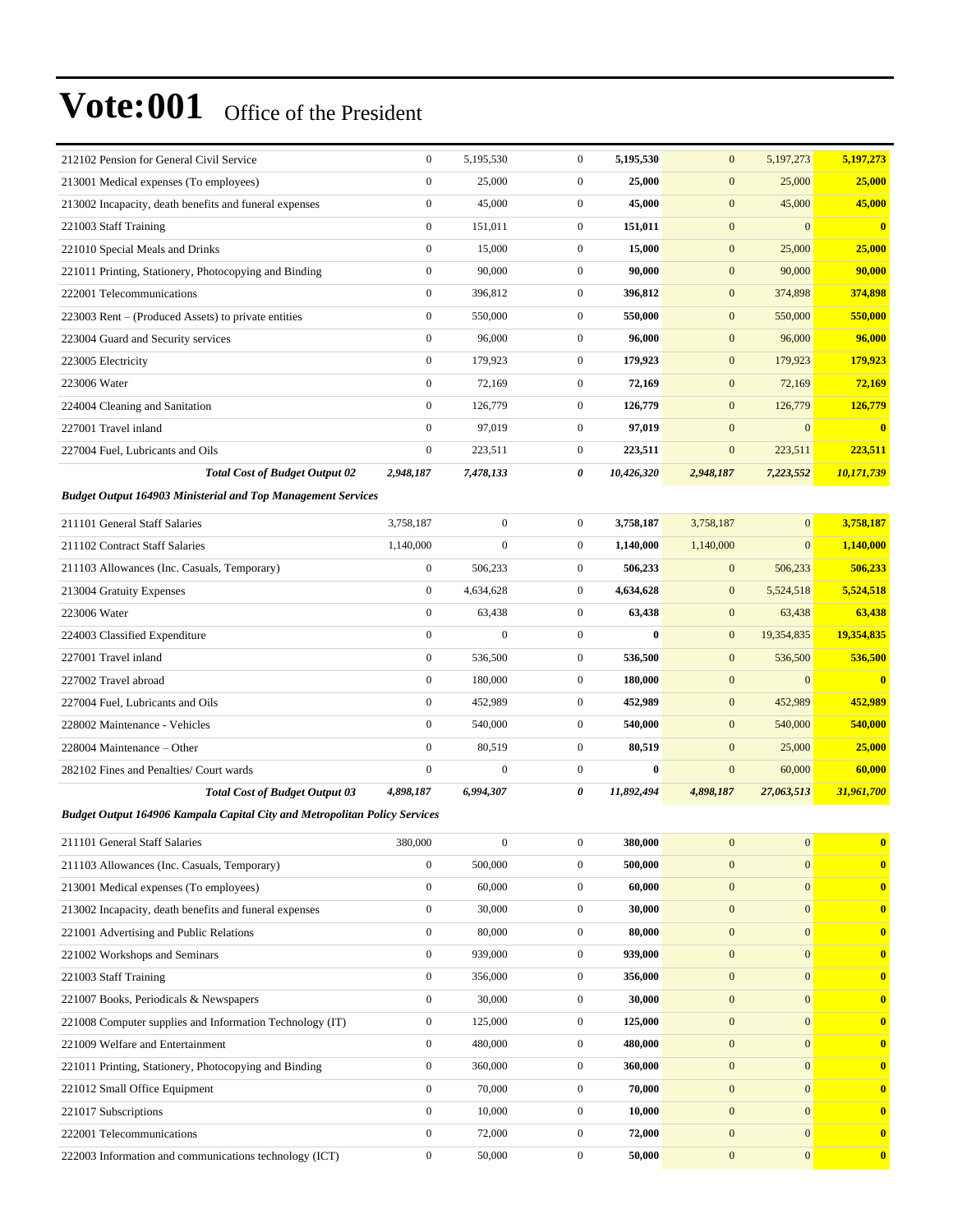| 223004 Guard and Security services                                           | $\boldsymbol{0}$      | 160,000          | $\boldsymbol{0}$ | 160,000      | $\mathbf{0}$          | $\overline{0}$        | $\bf{0}$                |
|------------------------------------------------------------------------------|-----------------------|------------------|------------------|--------------|-----------------------|-----------------------|-------------------------|
| 223005 Electricity                                                           | $\boldsymbol{0}$      | 100,000          | $\boldsymbol{0}$ | 100,000      | $\mathbf{0}$          | $\boldsymbol{0}$      | $\bf{0}$                |
| 223006 Water                                                                 | $\mathbf{0}$          | 40,000           | $\boldsymbol{0}$ | 40,000       | $\mathbf{0}$          | $\overline{0}$        | $\bf{0}$                |
| 224004 Cleaning and Sanitation                                               | $\boldsymbol{0}$      | 40,000           | $\boldsymbol{0}$ | 40,000       | $\mathbf{0}$          | $\mathbf{0}$          | $\bf{0}$                |
| 225001 Consultancy Services- Short term                                      | $\boldsymbol{0}$      | 398,573          | $\boldsymbol{0}$ | 398,573      | $\boldsymbol{0}$      | $\mathbf{0}$          | $\bf{0}$                |
| 227001 Travel inland                                                         | $\boldsymbol{0}$      | 210,000          | $\boldsymbol{0}$ | 210,000      | $\mathbf{0}$          | $\mathbf{0}$          | $\bf{0}$                |
| 227002 Travel abroad                                                         | $\boldsymbol{0}$      | 328,700          | $\boldsymbol{0}$ | 328,700      | $\mathbf{0}$          | $\mathbf{0}$          | $\bf{0}$                |
| 227004 Fuel, Lubricants and Oils                                             | $\mathbf{0}$          | 470,000          | $\boldsymbol{0}$ | 470,000      | $\mathbf{0}$          | $\overline{0}$        | $\bf{0}$                |
| 228002 Maintenance - Vehicles                                                | $\boldsymbol{0}$      | 250,000          | $\boldsymbol{0}$ | 250,000      | $\mathbf{0}$          | $\mathbf{0}$          | $\bf{0}$                |
| 228004 Maintenance – Other                                                   | $\boldsymbol{0}$      | 120,000          | $\mathbf{0}$     | 120,000      | $\boldsymbol{0}$      | $\overline{0}$        | $\bf{0}$                |
| <b>Total Cost of Budget Output 06</b>                                        | 380,000               | 5,279,273        | 0                | 5,659,273    | $\boldsymbol{\theta}$ | $\boldsymbol{\theta}$ | $\boldsymbol{\theta}$   |
| <b>Budget Output 164907 Coordination of the Public Administration Sector</b> |                       |                  |                  |              |                       |                       |                         |
| 211103 Allowances (Inc. Casuals, Temporary)                                  | $\boldsymbol{0}$      | 114,000          | $\mathbf{0}$     | 114,000      | $\mathbf{0}$          | 320,000               | 320,000                 |
| 221002 Workshops and Seminars                                                | $\boldsymbol{0}$      | 102,000          | $\boldsymbol{0}$ | 102,000      | $\mathbf{0}$          | 440,000               | 440,000                 |
| 221003 Staff Training                                                        | $\boldsymbol{0}$      | 78,000           | $\boldsymbol{0}$ | 78,000       | $\mathbf{0}$          | 102,408               | 102,408                 |
| 221009 Welfare and Entertainment                                             | $\mathbf{0}$          | 60,000           | $\mathbf{0}$     | 60,000       | $\mathbf{0}$          | 120,000               | 120,000                 |
| 225001 Consultancy Services- Short term                                      | $\boldsymbol{0}$      | 500              | $\boldsymbol{0}$ | 500          | $\mathbf{0}$          | $\overline{0}$        | $\overline{\mathbf{0}}$ |
| 227001 Travel inland                                                         | $\boldsymbol{0}$      | $\mathbf{0}$     | $\boldsymbol{0}$ | $\bf{0}$     | $\boldsymbol{0}$      | 367,289               | 367,289                 |
| 227004 Fuel, Lubricants and Oils                                             | $\boldsymbol{0}$      | 33,697           | $\mathbf{0}$     | 33,697       | $\mathbf{0}$          | 62,000                | 62,000                  |
| 228002 Maintenance - Vehicles                                                | $\boldsymbol{0}$      | 23,500           | $\boldsymbol{0}$ | 23,500       | $\mathbf{0}$          | $\mathbf{0}$          | $\overline{\mathbf{0}}$ |
| <b>Total Cost of Budget Output 07</b>                                        | $\boldsymbol{\theta}$ | 411,697          | 0                | 411,697      | $\boldsymbol{\theta}$ | 1,411,697             | 1,411,697               |
| <b>Budget Output 164919 Human Resource Management Services</b>               |                       |                  |                  |              |                       |                       |                         |
| 211101 General Staff Salaries                                                | 8,687,575             | $\boldsymbol{0}$ | $\boldsymbol{0}$ | 8,687,575    | 8,630,415             | $\overline{0}$        | 8,630,415               |
| 211103 Allowances (Inc. Casuals, Temporary)                                  | $\boldsymbol{0}$      | 100,000          | $\boldsymbol{0}$ | 100,000      | $\mathbf{0}$          | 100,000               | 100,000                 |
| 213001 Medical expenses (To employees)                                       | $\boldsymbol{0}$      | 62,000           | $\mathbf{0}$     | 62,000       | $\mathbf{0}$          | 72,000                | 72,000                  |
| 221002 Workshops and Seminars                                                | $\boldsymbol{0}$      | 368,000          | $\boldsymbol{0}$ | 368,000      | $\mathbf{0}$          | 138,000               | 138,000                 |
| 221003 Staff Training                                                        | $\boldsymbol{0}$      | 77,000           | $\mathbf{0}$     | 77,000       | $\mathbf{0}$          | 77,000                | 77,000                  |
| 221020 IPPS Recurrent Costs                                                  | $\boldsymbol{0}$      | 30,239           | $\boldsymbol{0}$ | 30,239       | $\mathbf{0}$          | 30,239                | 30,239                  |
| 227004 Fuel. Lubricants and Oils                                             | $\boldsymbol{0}$      | 75,000           | $\mathbf{0}$     | 75,000       | $\mathbf{0}$          | 95,000                | 95,000                  |
| <b>Total Cost of Budget Output 19</b>                                        | 8,687,575             | 712,239          | 0                | 9,399,814    | 8,630,415             | 512,239               | 9,142,654               |
| <b>Total Cost Of Outputs Provided</b>                                        | 17,135,949            | 23,507,000       | $\bf{0}$         | 40,642,949   | 16,698,789            | 38,642,102            | 55,340,890              |
| <b>Arrears</b>                                                               | Wage                  | Non Wage         | AIA              | <b>Total</b> | Wage                  | Non Wage              | Total                   |
| <b>Budget Output 164999 Arrears</b>                                          |                       |                  |                  |              |                       |                       |                         |
| 321607 Utility arrears (Budgeting)                                           | $\boldsymbol{0}$      | 107,350          | $\boldsymbol{0}$ | 107,350      | $\boldsymbol{0}$      | $\boldsymbol{0}$      | $\mathbf{0}$            |
| <b>Total Cost of Budget Output 99</b>                                        | 0                     | 107,350          | 0                | 107,350      | $\boldsymbol{\theta}$ | 0                     | $\boldsymbol{\theta}$   |
| <b>Total Cost Of Arrears</b>                                                 | $\bf{0}$              | 107,350          | $\bf{0}$         | 107,350      | $\bf{0}$              | $\boldsymbol{0}$      | $\mathbf{0}$            |
| <b>Total Cost for Department 01</b>                                          | 17,135,949            | 23,614,350       | $\bf{0}$         | 40,750,299   | 16,698,789            | 38,642,102            | 55,340,890              |
| <b>Total Excluding Arrears</b>                                               | 17,135,949            | 23,507,000       | $\boldsymbol{0}$ | 40,642,949   | 16,698,789            | 38,642,102            | 55,340,890              |
|                                                                              |                       |                  |                  |              |                       |                       |                         |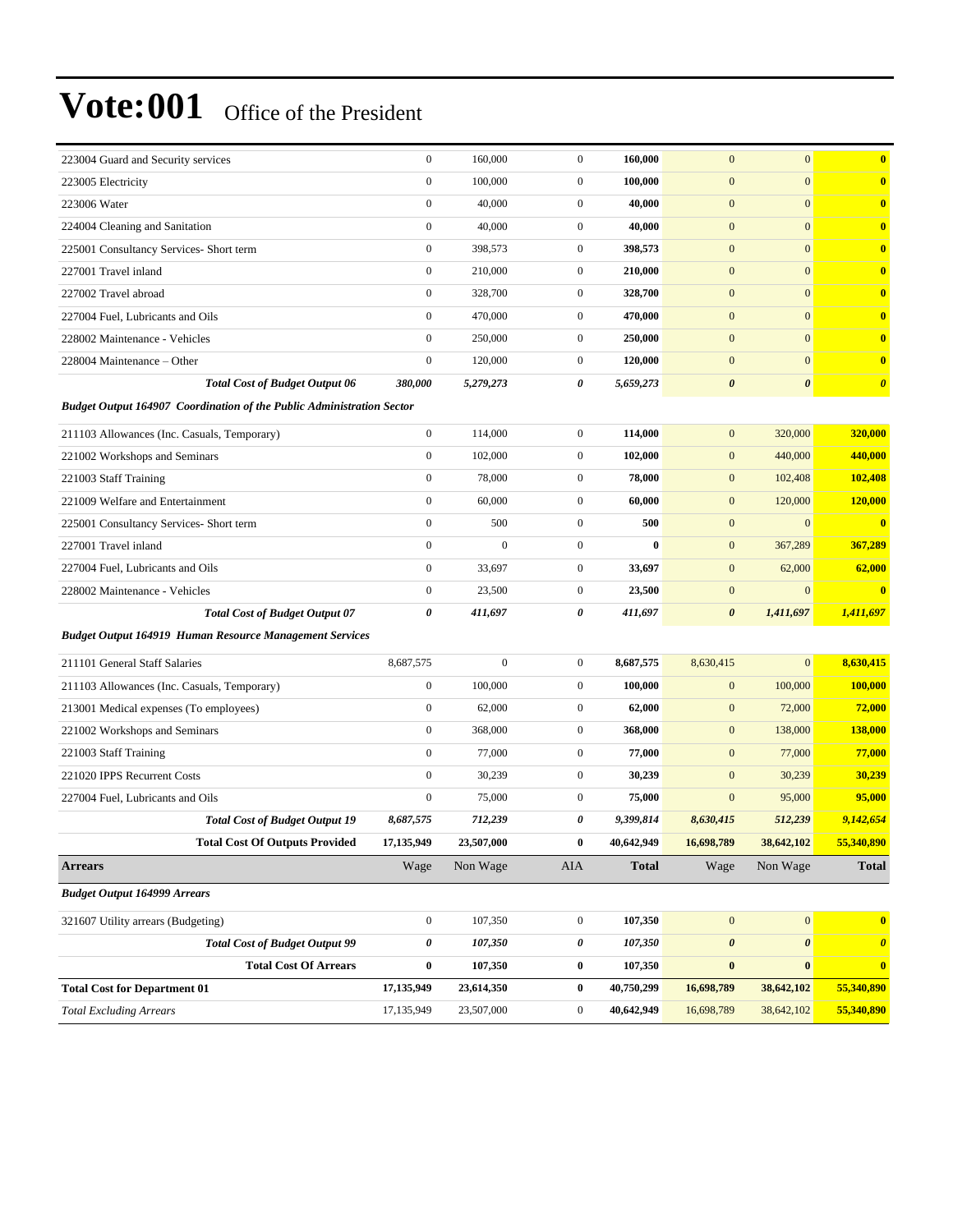| <b>Department 10 Statutory</b>                                                        |                         |                               |                  |              |                            |                               |                       |  |
|---------------------------------------------------------------------------------------|-------------------------|-------------------------------|------------------|--------------|----------------------------|-------------------------------|-----------------------|--|
| Thousand Uganda Shillings                                                             | 2020/21 Approved Budget |                               |                  |              | 2021/22 Approved Estimates |                               |                       |  |
| <b>Outputs Provided</b>                                                               | Wage                    | Non Wage                      | AIA              | <b>Total</b> | Wage                       | Non Wage                      | <b>Total</b>          |  |
| <b>Budget Output 164903 Ministerial and Top Management Services</b>                   |                         |                               |                  |              |                            |                               |                       |  |
| 211104 Statutory salaries                                                             | 170,200                 | $\boldsymbol{0}$              | $\boldsymbol{0}$ | 170,200      | 178,360                    | $\boldsymbol{0}$              | 178,360               |  |
| <b>Total Cost of Budget Output 03</b>                                                 | 170,200                 | 0                             | 0                | 170,200      | 178,360                    | 0                             | 178,360               |  |
| <b>Total Cost Of Outputs Provided</b>                                                 | 170,200                 | $\bf{0}$                      | $\bf{0}$         | 170,200      | 178,360                    | $\bf{0}$                      | 178,360               |  |
| <b>Total Cost for Department 10</b>                                                   | 170,200                 | $\bf{0}$                      | $\bf{0}$         | 170,200      | 178,360                    | $\bf{0}$                      | 178,360               |  |
| <b>Total Excluding Arrears</b>                                                        | 170,200                 | $\boldsymbol{0}$              | $\boldsymbol{0}$ | 170,200      | 178,360                    | $\boldsymbol{0}$              | 178,360               |  |
| <b>Development Budget Estimates</b>                                                   |                         |                               |                  |              |                            |                               |                       |  |
| Project 1589 Retooling of Office of the President                                     |                         |                               |                  |              |                            |                               |                       |  |
| Thousand Uganda Shillings                                                             |                         | 2020/21 Approved Budget       |                  |              | 2021/22 Approved Estimates |                               |                       |  |
| <b>Capital Purchases</b>                                                              |                         | <b>GoU Dev't External Fin</b> | <b>AIA</b>       | <b>Total</b> |                            | <b>GoU Dev't External Fin</b> | <b>Total</b>          |  |
| <b>Budget Output 164972 Government Buildings and Administrative Infrastructure</b>    |                         |                               |                  |              |                            |                               |                       |  |
| 312101 Non-Residential Buildings                                                      | 1,400,000               | $\boldsymbol{0}$              | $\boldsymbol{0}$ | 1,400,000    | 1,600,000                  | $\mathbf{0}$                  | 1,600,000             |  |
| <b>Total Cost Of Budget Output 164972</b>                                             | 1,400,000               | 0                             | 0                | 1,400,000    | 1,600,000                  | $\boldsymbol{\theta}$         | 1,600,000             |  |
| <b>Budget Output 164975 Purchase of Motor Vehicles and Other Transport Equipment</b>  |                         |                               |                  |              |                            |                               |                       |  |
| 312201 Transport Equipment                                                            | 12,116,194              | $\boldsymbol{0}$              | $\boldsymbol{0}$ | 12,116,194   | 12,117,315                 | $\overline{0}$                | 12,117,315            |  |
| Total Cost Of Budget Output 164975                                                    | 12,116,194              | 0                             | 0                | 12,116,194   | 12,117,315                 | $\boldsymbol{\theta}$         | 12,117,315            |  |
| Budget Output 164976 Purchase of Office and ICT Equipment, including Software         |                         |                               |                  |              |                            |                               |                       |  |
| 312211 Office Equipment                                                               | 350,000                 | $\boldsymbol{0}$              | $\boldsymbol{0}$ | 350,000      | $\mathbf{0}$               | $\boldsymbol{0}$              | $\bf{0}$              |  |
| 312213 ICT Equipment                                                                  | $\boldsymbol{0}$        | $\boldsymbol{0}$              | $\boldsymbol{0}$ | $\bf{0}$     | 700,000                    | $\mathbf{0}$                  | 700,000               |  |
| Total Cost Of Budget Output 164976                                                    | 350,000                 | 0                             | 0                | 350,000      | 700,000                    | $\boldsymbol{\theta}$         | 700,000               |  |
| <b>Budget Output 164977 Purchase of Specialised Machinery &amp; Equipment</b>         |                         |                               |                  |              |                            |                               |                       |  |
| 312202 Machinery and Equipment                                                        | 330,000                 | $\boldsymbol{0}$              | $\boldsymbol{0}$ | 330,000      | 100,006                    | $\overline{0}$                | 100,006               |  |
| Total Cost Of Budget Output 164977                                                    | 330,000                 | 0                             | 0                | 330,000      | 100,006                    | $\boldsymbol{\theta}$         | 100,006               |  |
| <b>Budget Output 164978 Purchase of Office and Residential Furniture and Fittings</b> |                         |                               |                  |              |                            |                               |                       |  |
| 312203 Furniture & Fixtures                                                           | 460,000                 | $\boldsymbol{0}$              | $\boldsymbol{0}$ | 460,000      | 978,873                    | $\mathbf{0}$                  | 978,873               |  |
| Total Cost Of Budget Output 164978                                                    | 460,000                 | 0                             | $\pmb{\theta}$   | 460,000      | 978,873                    | $\pmb{\theta}$                | 978,873               |  |
| <b>Total Cost for Capital Purchases</b>                                               | 14,656,194              | $\boldsymbol{0}$              | $\boldsymbol{0}$ | 14,656,194   | 15,496,194                 | $\mathbf{0}$                  | 15,496,194            |  |
| <b>Arrears</b>                                                                        |                         | <b>GoU Dev't External Fin</b> | <b>AIA</b>       | <b>Total</b> |                            | <b>GoU Dev't External Fin</b> | <b>Total</b>          |  |
| <b>Budget Output 164999 Arrears</b>                                                   |                         |                               |                  |              |                            |                               |                       |  |
| 321605 Domestic arrears (Budgeting)                                                   | 148,189                 | $\boldsymbol{0}$              | $\boldsymbol{0}$ | 148,189      | $\mathbf{0}$               | $\mathbf{0}$                  | $\bf{0}$              |  |
| Total Cost Of Budget Output 164999                                                    | 148,189                 | 0                             | 0                | 148,189      | $\boldsymbol{\theta}$      | $\boldsymbol{\theta}$         | $\boldsymbol{\theta}$ |  |
| <b>Total Cost for Arrears</b>                                                         | 148,189                 | $\boldsymbol{0}$              | $\boldsymbol{0}$ | 148,189      | $\boldsymbol{0}$           | $\mathbf{0}$                  | $\bf{0}$              |  |
| <b>Total Cost for Project: 1589</b>                                                   | 14,804,383              | $\boldsymbol{0}$              | $\boldsymbol{0}$ | 14,804,383   | 15,496,194                 | $\mathbf{0}$                  | 15,496,194            |  |
| <b>Total Excluding Arrears</b>                                                        | 14,656,194              | $\boldsymbol{0}$              | $\boldsymbol{0}$ | 14,656,194   | 15,496,194                 | $\mathbf{0}$                  | 15,496,194            |  |
|                                                                                       | GoU                     | <b>External Fin</b>           | AIA              | <b>Total</b> | GoU                        | <b>External Fin</b>           | Total                 |  |
| <b>Total Cost for Sub-SubProgramme 49</b>                                             | 55,724,881              | $\boldsymbol{0}$              | $\bf{0}$         | 55,724,881   | 71,015,444                 | $\bf{0}$                      | 71,015,444            |  |
| <b>Total Excluding Arrears</b>                                                        | 55,724,881              | $\boldsymbol{0}$              | $\boldsymbol{0}$ | 55,724,881   | 71,015,444                 | $\mathbf{0}$                  | 71,015,444            |  |
|                                                                                       |                         | GoU External Fin              | ${\bf A I A}$    | <b>Total</b> | GoU                        | <b>External Fin.</b>          | <b>Total</b>          |  |